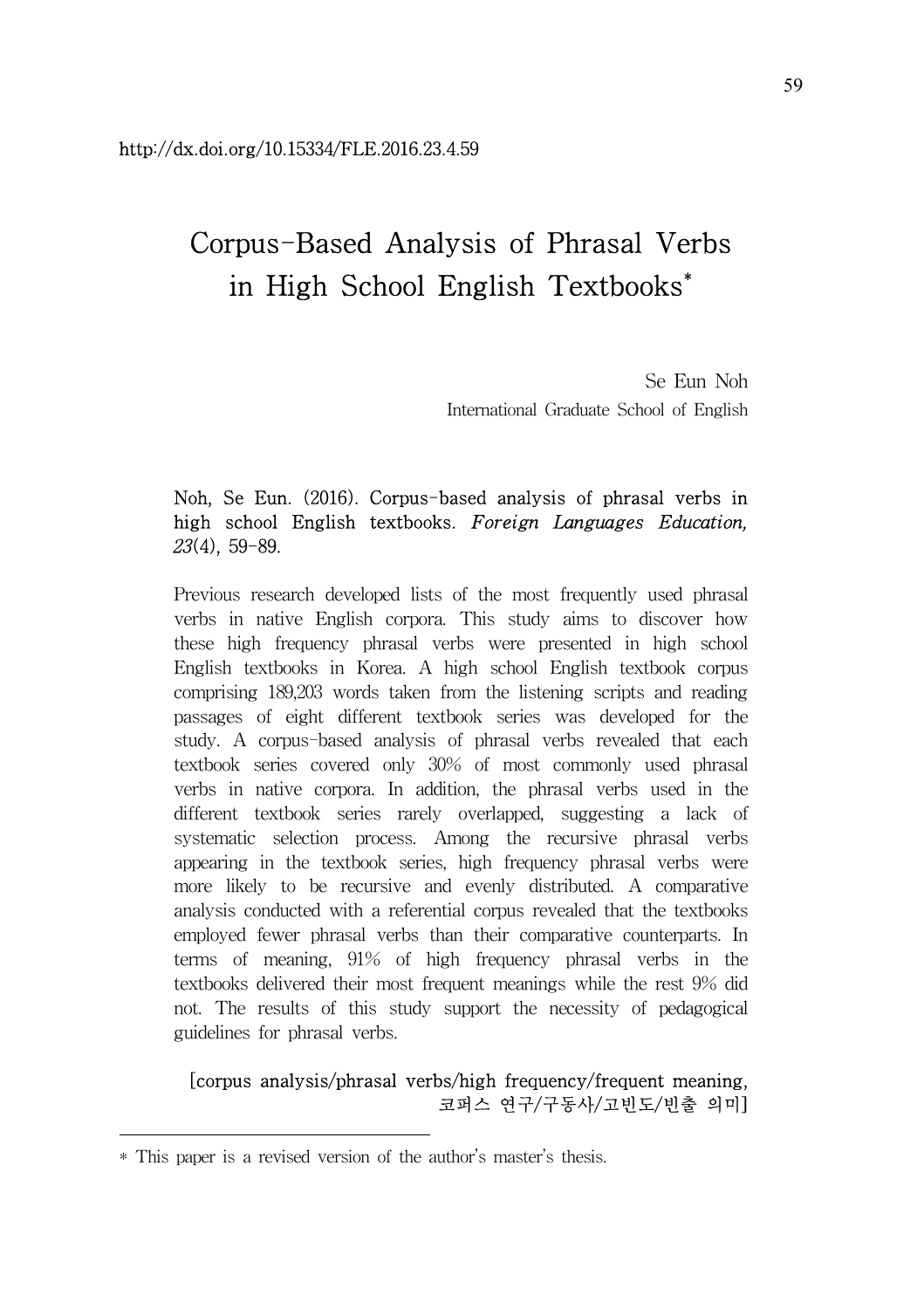# I. Introduction

Formulaic language has raised increasing attention among researchers and teachers recently as the growth of computer technology enables corpus research. A formulaic sequence is broadly defined as a string of words that has a meaning or function different from that of its component parts, and which is processed holistically (Wray, 2002). Although researchers differ in their analysis and classification of formulaic language, examples of such combinations mostly include idioms (e.g., kick the bucket), phrasal verbs (e.g., bring out), stock phrases (e.g., how do you do), prefabs (e.g., the point is), and other multi-word structures (Gardner & Davies, 2007).

Many EFL teachers have noted the importance of multiword knowledge in developing their learners' native-like fluency (Moon, 1997; Wray, 2002). Among the various kinds of multi-word structures, phrasal verbs are the most frequent (Crutchley, 2007). Phrasal verbs are extremely common in English, with native English speakers regularly using them in both speech and writing. Gardner and Davies (2007) claim that "learners will encounter, on average, one [phrasal verb construction] in every 150 words of English they are exposed to" (p. 347). In addition, new phrasal verbs are constantly being invented, especially in slang (e.g., I zoned out for a while) and in scientific and technical areas (e.g., I was bumped off the Internet) (Darwin & Gray, 1999). Phrasal verbs were once thought to be common only in speech and informal writing, yet it is now accepted that phrasal verbs are ubiquitous regardless of the registers from daily conversations to the most academic expressions (Cornell, 1985). Considering the highly productive nature of phrasal verbs in English as well as pervasive usage across registers, mastering phrasal verbs is a prerequisite to English proficiency.

These high frequency multi-word verbs, however, have presented great difficulties to EFL learners. Phrasal verbs are acquired early by native-speaking children, but late, if ever, by foreign learners (Darwin & Gray, 1999). Most learners, even advanced ones, find the use of phrasal verbs difficult and try to keep avoiding them (Dagut & Laufer, 1985; Laufer & Eliasson, 1993; Liao & Fukuya, 2004). Indeed, empirical studies have confirmed that L2 learners use more single-word verbs and fewer phrasal verbs than native speakers executing similar tasks (Neagu, 2007; Rudzka-Ostyn, 2003; Siyanova & Schmitt, 2007). A couple of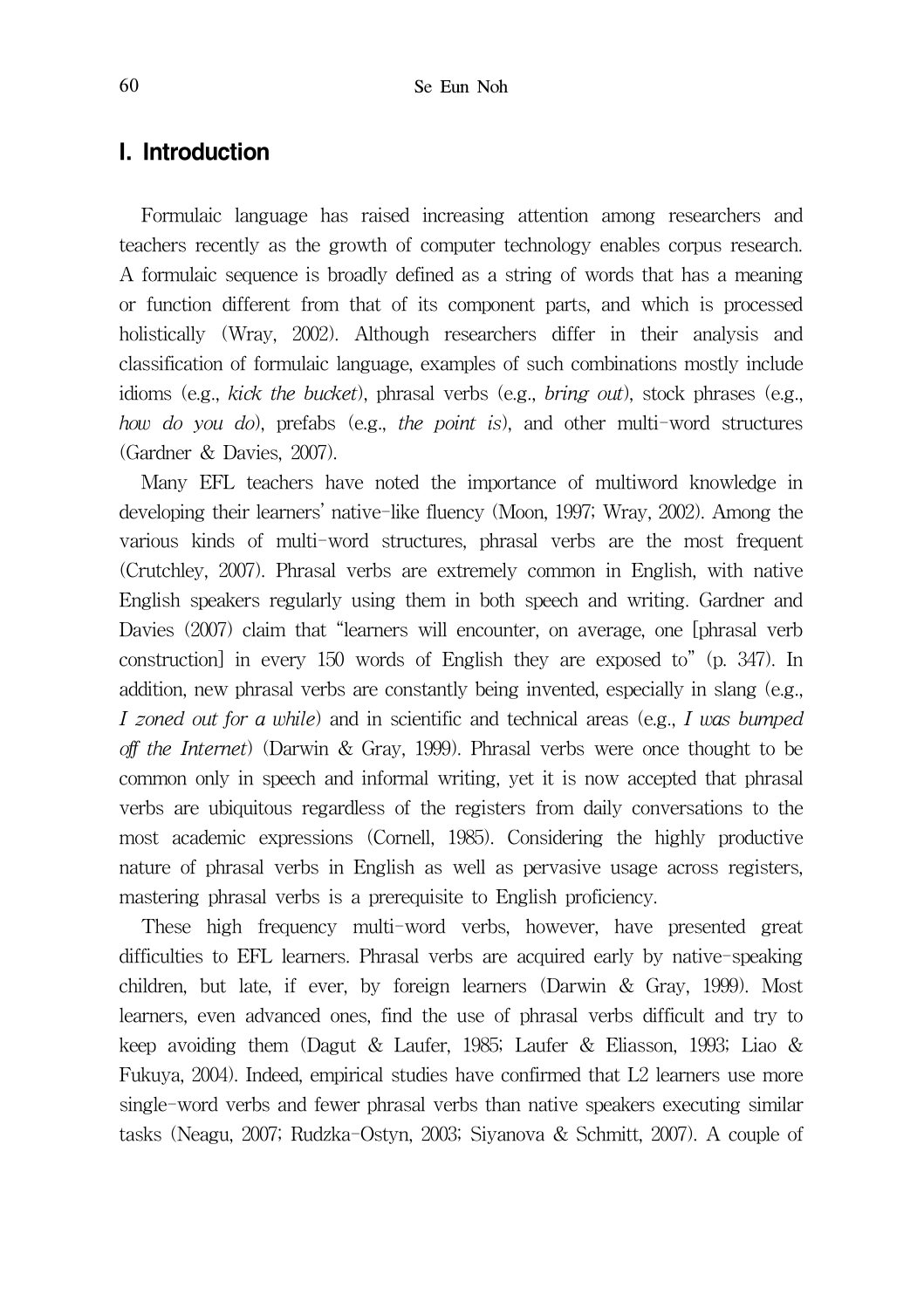domestic studies have discovered that the phrasal verbs avoidance phenomenon is also witnessed among Korean students (Ko, 2005; You, 1999). The weak learnability of phrasal verbs indicates their pedagogical significance in EFL contexts. Most EFL students including Koreans, Japanese, and Chinese learn English through formal educational settings where textbooks are the primary source of input. For this reason, English textbooks have significant implication in EFL settings. Many researchers have conducted textbook analysis with various perspectives so far (Jung, 2004; Kim & Park, 2012; Kwon, 2004; Lee & Kim, 2013; Park & Park, 2013). Unfortunately, however, there was little research providing systematical corpus-based analysis of English textbooks in light of phrasal verbs. When we consider systematicity of teaching materials, corpus data is the key reference point for what to teach because it demonstrates how language is actually used in real world. This information includes: 1) how often phrasal verbs occurred, 2) which phrasal verbs are used more frequently than others, and 3) what are their dominant meanings out of many. To investigate how phrasal verbs are dealt with in the Korean English classroom, this study scrutinized high school English textbooks in terms of phrasal verb presentation.

# II. Literature Review

#### 1. Definition of Phrasal Verbs

Diverse definitions of phrasal verbs have been raised by researchers according to syntactic and semantic criteria (Biber, Johansson, Leech, Conrad, & Finegan, 1999; Bolinger, 1971; Celce-Murcia & Larsen-Freeman, 1983; Courtney, 1983; Fraser, 1976; Quirk, Greenbaum, Leech, & Svartvik, 1985). According to Quirk et al. (1985), a phrasal verb is "a verb followed by a morphologically invariable particle, which functions with the verb as a single word lexically or syntactically"(p. 1,150). As they revealed, however, distinction between phrasal verbs and other multi-word verbs is gradient rather than clear-cut. Gardner and Davies (2007) once noted that "linguists and grammarians struggle with nuances of phrasal verb definitions" (p. 341). Accordingly, there has been little agreement among researchers on what exactly qualifies as a phrasal verb.

From diverse definitions, there are two conflicting viewpoints in terms of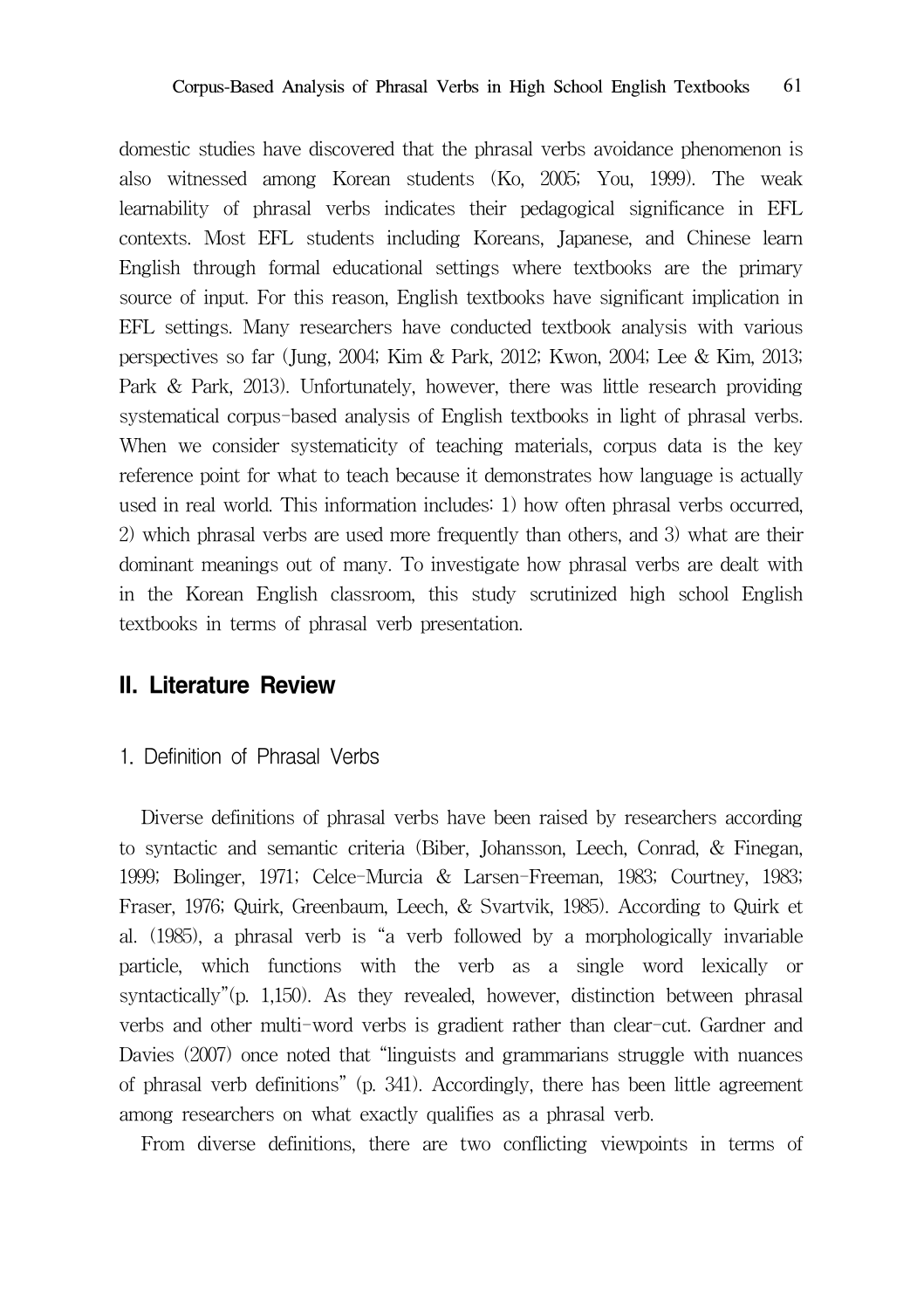syntactic nature. Courtney (1983) defines phrasal verbs as "idiomatic combinations of a verb and adverb, or a verb and preposition (or verb with both adverb and preposition)" (in preface). According to her definition, the term phrasal verb is an umbrella term that covers these three different combinations of a verb and particle. In contrast, some researchers use the term phrasal verb as a subcategory of a larger class labeled multi-word verbs (Biber et al., 1999; Quirk et al., 1985). Multi-word verbs include phrasal verbs, prepositional verbs, phrasal-prepositional verbs, and other multi-word verb constructions. The underlying confusion needs to be clarified here for the further discussion.

The current study follows the latter version of definition, phrasal verb as a combination of verb and adverbial particle, in order to make a meaningful comparison between the findings in high school textbooks and the phrasal verbs listed in two referential studies (Garnier & Schmitt, 2015; Liu, 2011). Later, for research purpose, Gardner and Davies (2007) modified Biber's definition of phrasal verb as any two-part verb comprising "a lexical verb proper… followed by an adverbial particle either contiguous to that verb or noncontiguous" (p. 341). This simplified definition of phrasal verbs was adopted in studies of Liu's (2011) as well as Garnier and Schmitt's (2015). Following the referential studies, prepositional verbs (e.g., I am looking for someone) are not included in the subjects of the present study whereas phrasal-prepositional verbs such as come up with and do away with are counted as phrasal verbs.

#### 2. Studies on Most Frequently Used Phrasal Verbs

1) Biber et al. (1999)

Corpus linguistics has enabled researchers to better identify the most frequently used phrasal verbs, which is of considerable importance in learning and teaching English. Biber et al. (1999) provide the most common 31 phrasal verbs across registers and their criterion for inclusion was that an item must "occur over 40 times per million words in at least one register" (p. 410) of their particular corpus. In other words, they listed relatively frequent phrasal verbs produced by corpus statistics.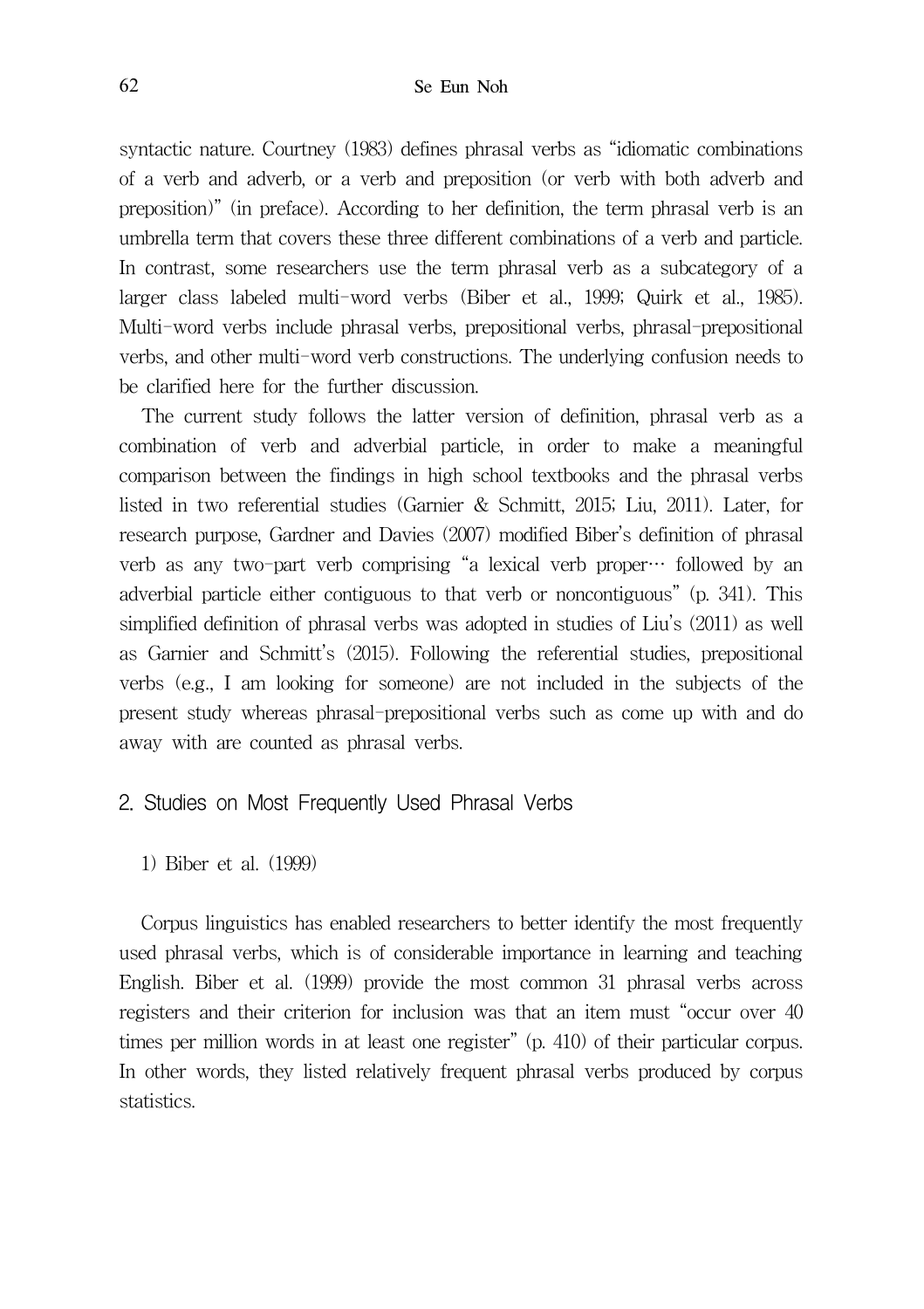#### (1) Gardner and Davies' (2007) frequency list

Instead of struggling with arguable tests for phrasal verbs allowing considerable exceptions, Gardner and Davies (2007) chose "a more functional and objective definition of phrasal verbs" (p. 341) for their research purpose. That is, they assumed all two-part verbs consisting of a lexical verb and an adverbial particle as phrasal verbs regardless of their adjacency. Then they discovered the most prolific 20 lexical verbs and 16 adverbial particles that are producing phrasal verb constructions through analyses of the British National Corpus (BNC). The phrasal forms of the 20 lexical verbs and 16 adverbial particles (i.e., 20 verbs  $\times$  16 particles) were reorganized by frequency and the highest top 100 phrasal verbs were listed as a final product.

When it comes to vocabulary, it is well known that most frequent 2,000 words of English, also known as General Service List account for more than 80% of common written texts (West, 1953). Interestingly, this study revealed that the same idea could be applied to phrasal verbs proving that the listed 100 most frequent phrasal verbs account for more than 50% of all phrasal verb occurrences in the BNC. It explains why materials designers should take high frequency phrasal verbs into consideration when developing EFL textbooks.

#### (2) Liu's (2011) frequency list

Liu (2011) extended his research scope to the multi-corpus data analyzing the Corpus of Contemporary American English (COCA) along with the BNC, two representative large corpora focusing on American and British English, respectively. In addition to validating the findings of previous studies, he provided a comprehensive list of the 150 most frequent phrasal verbs comprising ones that occur at least more than ten times per million words in either COCA or the BNC. His list also informs register-specific frequency for each phrasal verb on the list regarding spoken, fiction, magazine, newspaper, and academic registers.

#### (3) Garnier and Schmitt's (2015) frequent meaning list

More recently, Garnier and Schmitt (2015) extended the previous research incorporating polysemy of phrasal verbs. The study pointed out most frequent meanings need to be addressed in addition to the phrasal verbs list because dictionaries usually provide exhaustive information for an entry, which is not ideal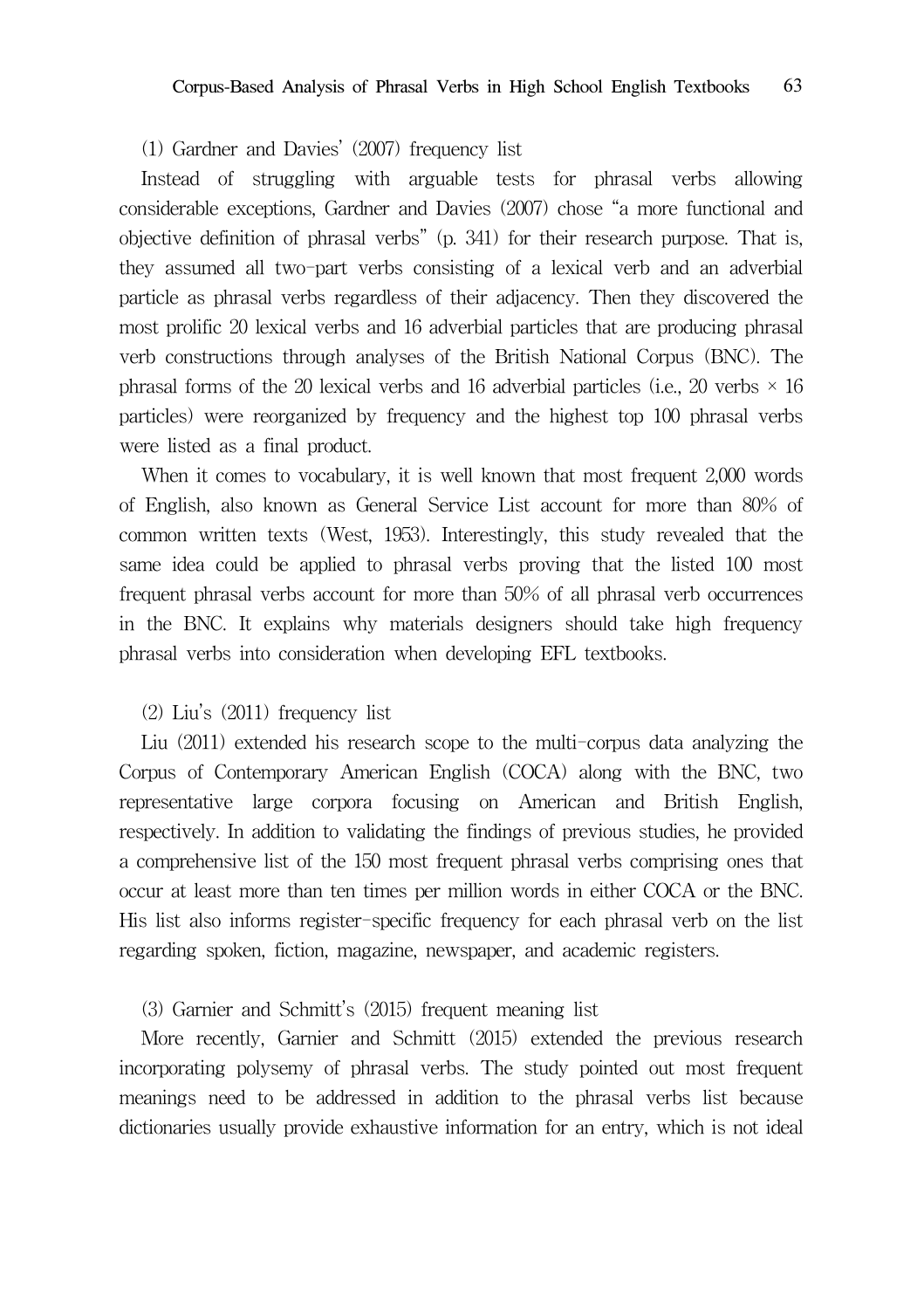for pedagogical purpose. Research indicates that phrasal verbs are highly polysemous, having on average 5.6 meanings (Gardner & Davies, 2007), although many of these are infrequent and peripheral. To answer the question of which meanings are the most useful among several senses in a dictionary, a set of 100 concordance lines in COCA were randomly selected and examined. Then, another set of 100 lines was analyzed for confirmation. Their pedagogical list of phrasal verbs, as a final product, lists the 150 most frequent phrasal verbs, and provides information on their key meanings with meaning frequency percentages. An excerpt is provided below.

#### TAKE ON

1. Undertake or handle (role, task, responsibility issue) (42%) Nobody was willing to **take on** such an awful job. 2. Acquire or assume as one's own (quality, meaning, shape) (41.5%) The story **takes on** a whole new meaning when you read it again.

These studies related to the relative frequency of phrasal verbs carry significant pedagogical implications for teachers, learners, and materials developers. Teachers and learners can benefit from these findings by focusing on those phrasal verbs most frequently used, as uncovered by corpus examinations, rather than on those selected randomly or based on teachers' intuitions.

### 3. Previous Research on Phrasal Verbs in Textbooks

Studies analyzing phrasal verbs in English textbooks in Korea broadly fall into three categories. First, corpus based analysis of phrasal verbs has been conducted from different perspectives. Lee (2005), for instance, compared phrasal verbs in secondary school English textbooks with those found in *Longman Grammar of* Spoken and Written English and concluded that English textbooks need to deal with more common phrasal verbs in English. Similarly, Yook (2006) analyzed the frequency distribution of phrasal verbs in textbooks and compared it with that of referential corpora of English and pointed out that textbooks failed to present commonly used phrasal verbs with their major functions. Jung (2012) selected twelve target phrasal verbs and investigated the most frequent meanings and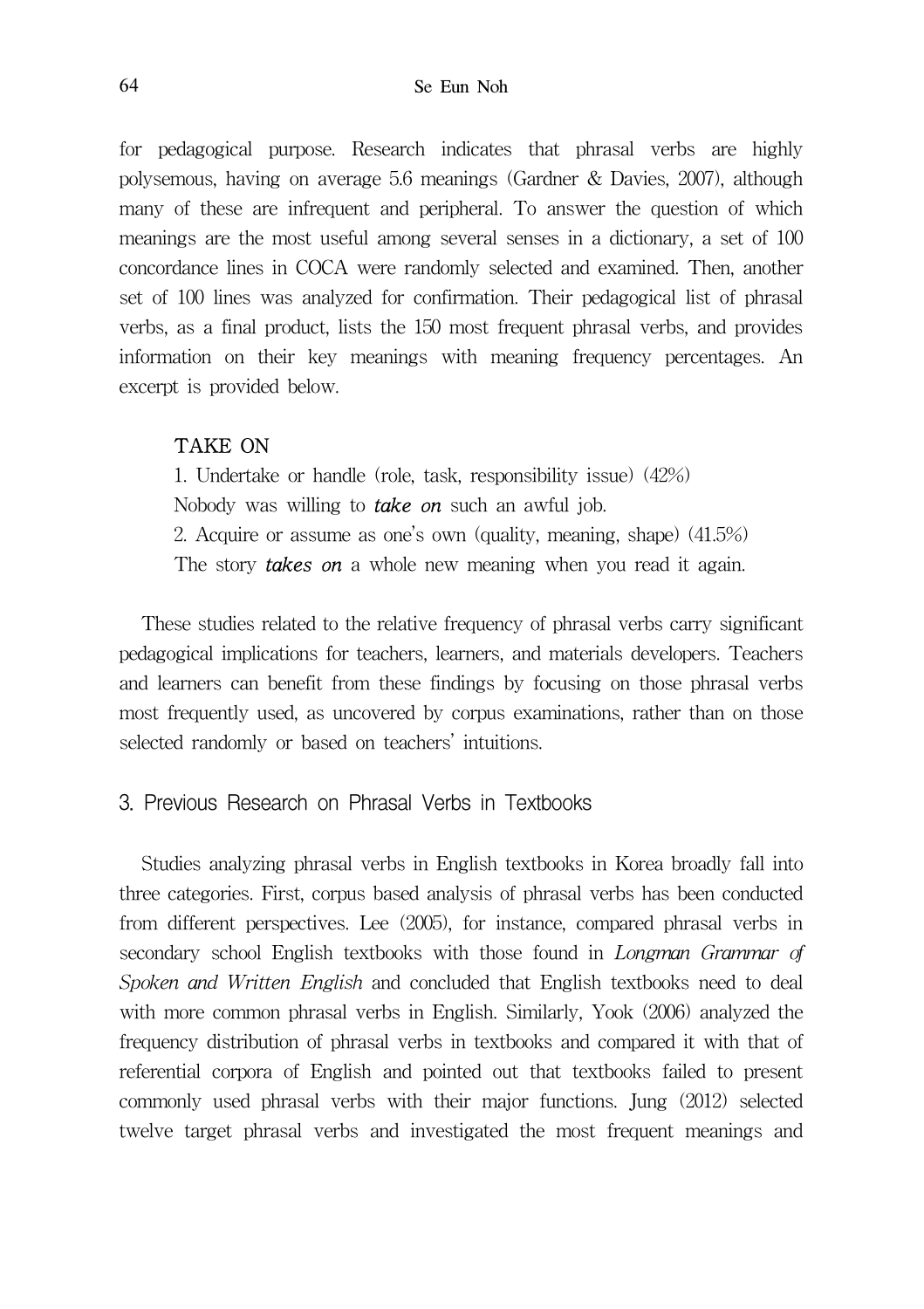collocations of the target phrasal verbs in both COCA and high school English textbooks. Based on her research, she claimed that more frequently used phrasal verbs, and the preferred expressions and collocations of each phrasal verb, should be presented in textbooks.

The second category of studies centers on cognitive analyses of phrasal verbs in textbooks (Kim, 2011; Kim & Park, 2002; Min & Park, 2008; Park, 2008). These studies commonly note that English textbooks in Korea fail to introduce the polysemous quality of phrasal verbs. They tend to present figurative meanings rather than literal meanings and abstract meanings rather than prototypical meanings.

Lastly, comparative analyses between British-American and Korean English textbooks have been carried out, and have revealed that Korean English textbooks employ fewer phrasal verbs compared to British-American English textbooks (Hong, 2007; Jung, 2004).

Although several studies have endeavored to describe the phrasal verbs used in textbooks, few studies have provided a thorough overview of the presentation of the phrasal verbs in the books. Moreover, none of the studies have adopted the list of the most frequently used phrasal verbs developed by Liu (2011) as their reference. Given that COCA and the BNC are the two most representative large corpora of English, high frequency phrasal verbs extracted from them should be taken into consideration as a primary starting point for the development of pedagogical guidelines. The current study is the first attempt to carry out a corpus analysis of phrasal verbs in high school English textbooks in terms of frequent meanings as well as frequency of occurrence. The analysis will be addressed according to the following three research questions:

- (1) Do high school English textbooks provide comprehensive presentation of high frequency phrasal verbs?
- (2) Is there any difference between high school English textbooks and the comparable corpus in terms of high frequency phrasal verbs occurrences?
- (3) Does the meaning distribution of frequently used phrasal verbs found in the textbooks match the meaning distribution in native corpora?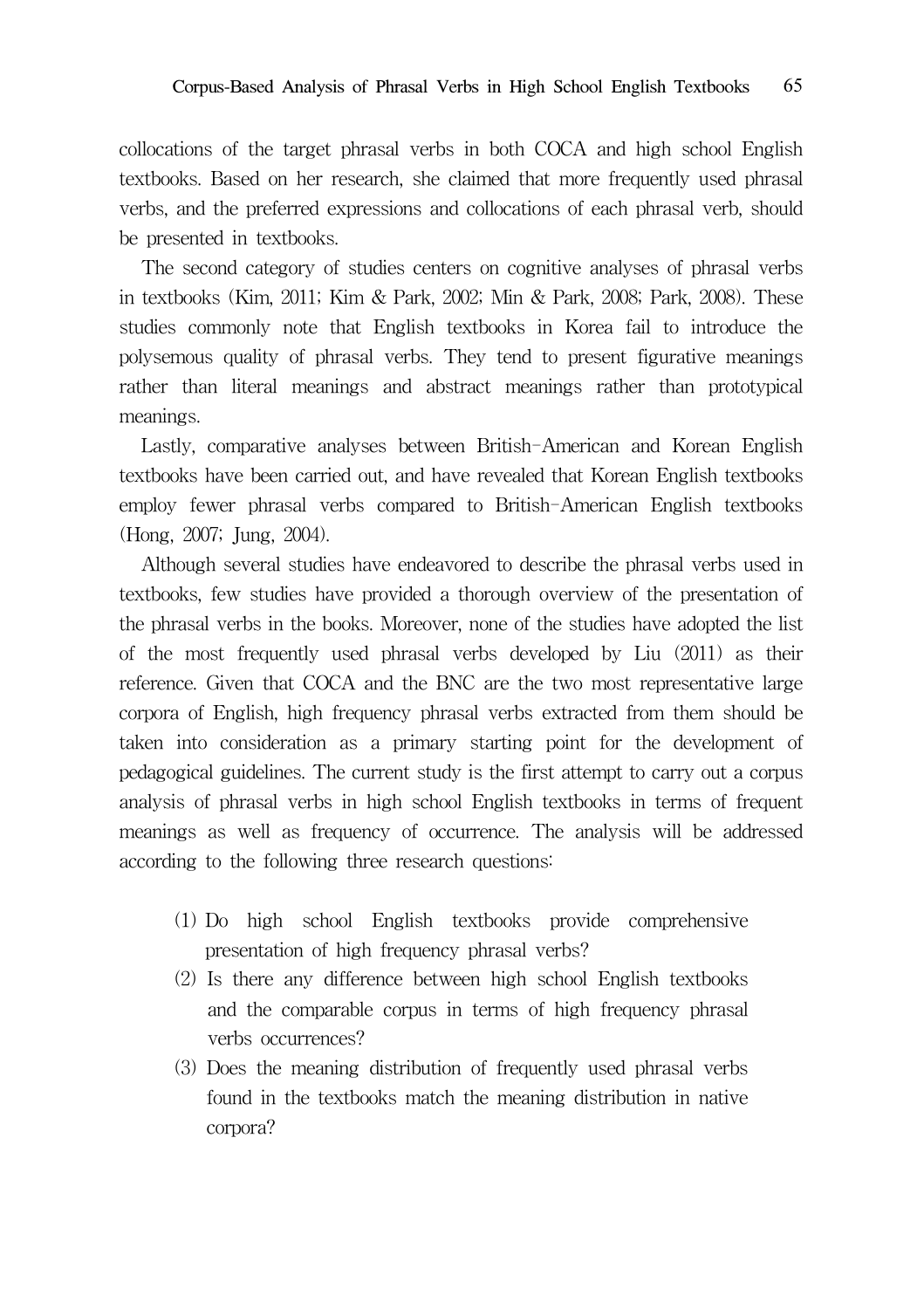# III. Methodology

# 1. Database

#### 1) High School English Textbooks Corpus

According to the 2009 revised English curriculum, implemented in 2013, English as a school subject comprises 15 elective courses (1 basic English course, 8 general English courses, 6 advanced English courses) and high schools are granted full autonomy regarding course adoption and textbook selection. Of the 15 available English courses, high school English I and English II were chosen as the subjects of analysis for the current study. The rationale for their inclusion is that, since 2015 (Ministry of Education: MOE, 2014), English I and English II have been expected to provide the foundation for the English portion of the Korean College Scholastic Ability Test (CSAT). In other words, the CSAT evaluates examinees' English performance based on the content which is supposed to be covered in English I and English II. Considering the influence of CSAT on the high school curriculum in Korea, it is reasonable to assume that most high school students would receive a similar education in English I and English II.

There are eight different English textbook publishers currently in Korea, and they all produce English I and English II textbooks. As a result, 16 English textbooks, one for each course from the eight textbook publishers, were analyzed. The most recent textbooks were used, those following the 2009 revised English curriculum. Table 1 contains the details of the selected materials.

| List of Allaryzed Textbooks |             |                     |                   |                  |  |  |  |
|-----------------------------|-------------|---------------------|-------------------|------------------|--|--|--|
| <b>Textbook</b>             | Author      | Publisher           | Code              | Publication Year |  |  |  |
|                             | Kim, K. H.  | Kumsung             | (A)               |                  |  |  |  |
|                             | Kim, J. W.  | Chuniae Education   | (B)               |                  |  |  |  |
|                             | Shin, J. H. | YBM Sisa            | (C)               |                  |  |  |  |
| English I.                  | Yang, H. K. | Mirae-N             | (D)               | 2009             |  |  |  |
| English II                  | Yoon, M. W. | Doosan Dong-A       | (E)               | (Most recent)    |  |  |  |
|                             | Lee, C. S.  | Neungvule Education | (F)               |                  |  |  |  |
|                             | Lee, C. B.  | Chuniae Education   | $\left( G\right)$ |                  |  |  |  |
|                             | Hong, M. P. | Visang Education    | (H)               |                  |  |  |  |

TABLE 1 List of Analyzed Textbooks

Note: The code letters are used to represent each textbook series hereafter.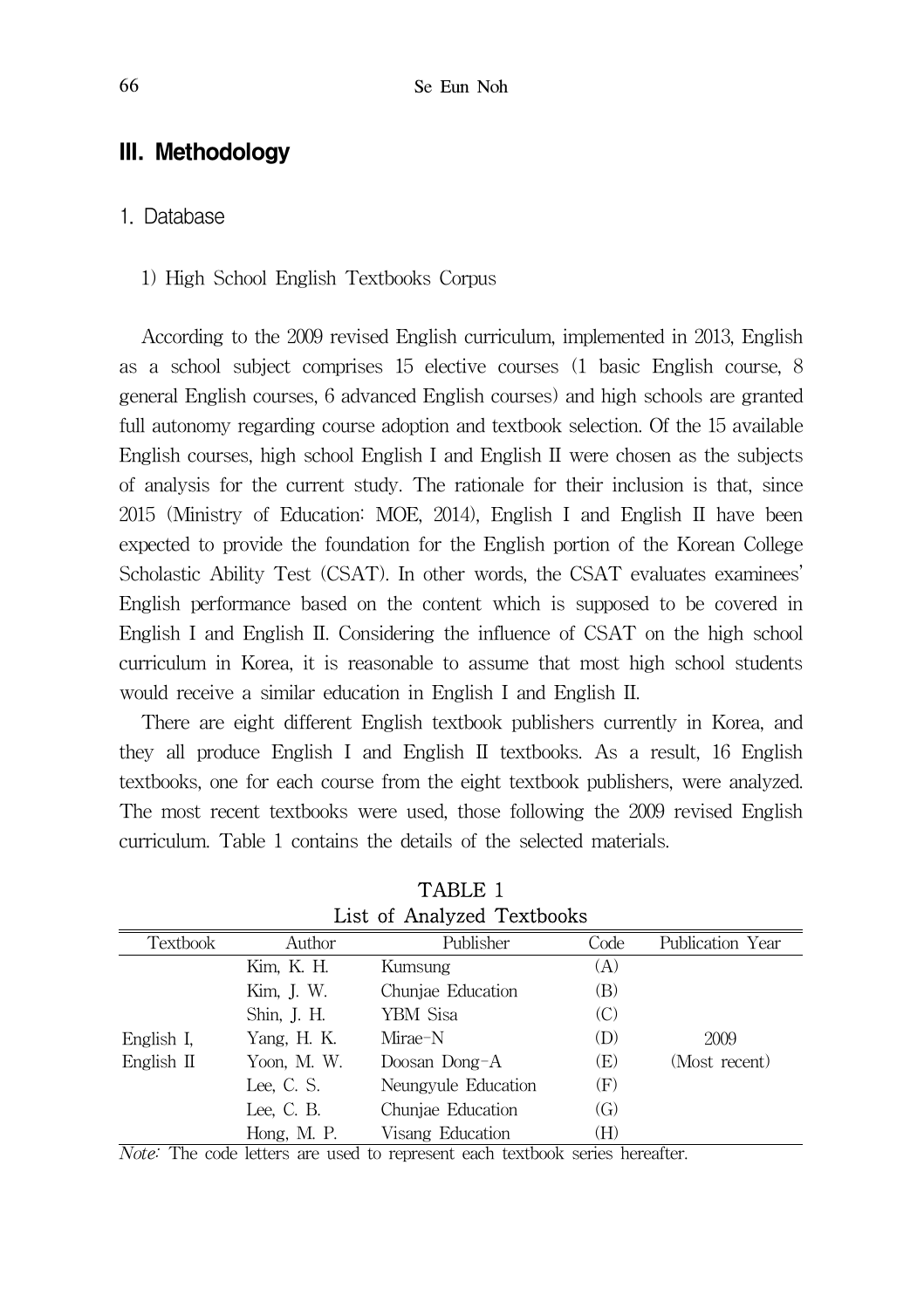At the textbook level, the scope of analysis was limited to the two major sources of language input in each chapter: listening scripts and reading passages. Given that phrasal verbs are extremely common in colloquial English, listening scripts, generally consisting of conversation and dialogue were expected to provide substantial phrasal verb input to students, as were reading passages. The High school English Textbook Corpus (HETC) consists of 189,203 words.

2) Graded Readers Corpus

Along with the HETC, a Graded Readers Corpus (GRC) was created for the comparative analysis of phrasal verb occurrences. The national curriculum for English provides a 2,988-word essential words list to serve as a pedagogical guideline for vocabulary teaching (Ministry of Education and Science Technology: MEST, 2011), and English publishers are expected to abide by it when designing textbook contents. However, native English corpora cover a wide range of authentic texts, from spoken to academic registers, which comprise an enormous amount of vocabulary. Hence, the phrasal verb frequency rate in native corpora might not be directly applicable to EFL textbooks. In order to ensure comparability, graded reader books were employed as an alternative.

Graded readers are books of graduated levels of difficulty, intended for use by students learning to read or learning a foreign language. The vocabulary sizes of Penguin Graded Readers, according to levels, are described in Table 2.

| Penguin Graded Readers Vocabulary Size by Level |                    |       |                 |  |  |
|-------------------------------------------------|--------------------|-------|-----------------|--|--|
| Level                                           | Target Learners    |       | Vocabulary Size |  |  |
|                                                 | Beginner           | 300   | headwords       |  |  |
| 2                                               | Elementary         | 600   | headwords       |  |  |
| 3                                               | Pre-intermediate   | 1.200 | headwords       |  |  |
| 4                                               | Intermediate       | 1,700 | headwords       |  |  |
| 5                                               | Upper intermediate | 2.300 | headwords       |  |  |
| 6                                               | Advanced           | 3,000 | headwords       |  |  |

TABLE 2

In the Penguin series, level 6 covers 3,000 headwords, a vocabulary size similar to that of the national curriculum (2,988). For this reason, the GRC comprises four level 6 graded reader books. The four books were carefully chosen to avoid genre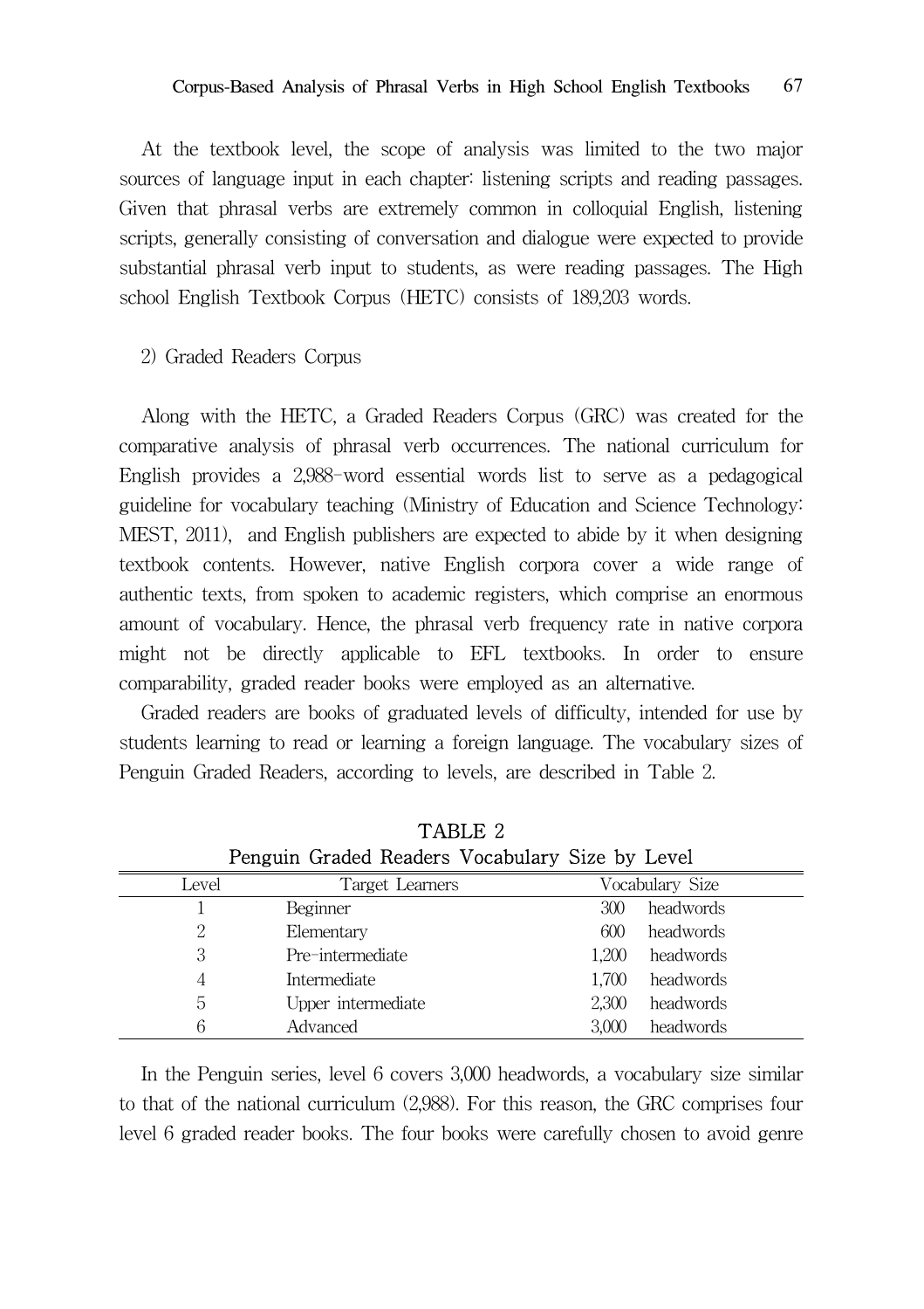68 Se Eun Noh

bias: Brave New World, representing the classic novel; The Testament, representing contemporary fiction; The Double Helix, representing science biography; and Business at the Speed of Thought, representing business nonfiction. Table 3 shows the composition of the GRC.

| The Composition of the Graded Readers Corpus |                                  |             |  |  |
|----------------------------------------------|----------------------------------|-------------|--|--|
| Level                                        | Title                            | Word Counts |  |  |
|                                              | Brave New World (Watson, 2008)   | 16,262      |  |  |
|                                              | The Testament                    | 16,494      |  |  |
| Level 6                                      | The Double Helix                 | 14,248      |  |  |
| $(3,000$ headwords)                          | Business at the Speed of Thought | 15,654      |  |  |
|                                              | Total                            | 62.658      |  |  |

TABLE 3

# 2. Tools of Analysis

1) TagAnt (ver. 1.1.2)

TagAnt is a freeware part-of-speech tagger, which was developed by Dr. Laurence Anthony (2014b), a professor of Science and Engineering at Waseda University. This tagging software is based on the Tree Tagger engine, a tool for annotating text with part-of-speech and lemma information. The Tree Tagger has a set of 58 tags which hold grammatical relation output (see Table 4).

|        | Example                                                                                                                                                      |
|--------|--------------------------------------------------------------------------------------------------------------------------------------------------------------|
|        | table                                                                                                                                                        |
|        | take                                                                                                                                                         |
|        | green                                                                                                                                                        |
| Adverb | however, usually                                                                                                                                             |
|        | give up                                                                                                                                                      |
|        | in, of, like                                                                                                                                                 |
|        | the                                                                                                                                                          |
|        | Excerpt of Tree Tagger Tag Set (58 Tags)<br>Description<br>Noun, singular<br>Verb, base form<br>Adjective<br>Adverbial particle<br>Preposition<br>Determiner |

TABLE 4

(Source: http://www.laurenceanthony.net)

TagAnt takes either an input text or an input list of text files and automatically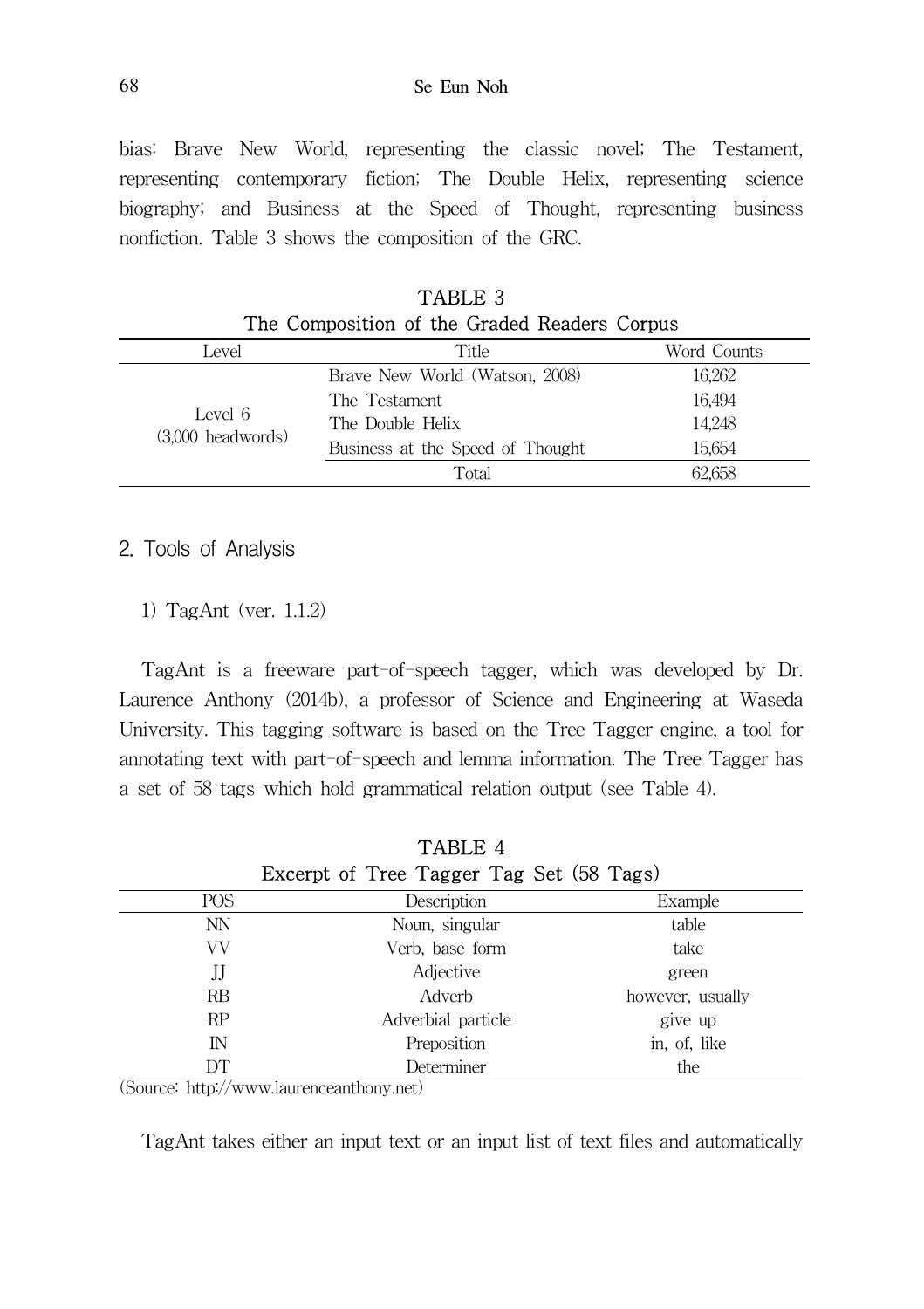assigns parts-of-speech tags to them. The present study employed this tagging tool to annotate the HETC and GRC. Phrasal verbs were tagged as RP through the annotation, thereby allowing for easier extraction. It is downloadable from Anthony's website (available at http://www.laurenceanthony.net).

2) AntConc (ver. 3.4.3)

AntConc is a freeware, multi-platform tool for carrying out corpus linguistics research. This toolkit was also developed by Dr. Anthony (2014a). AntConc contains seven tools: concordance, concordance plot, file view, word list, keyword list, clusters, and collocates. The concordance tool shows search results in a 'KWIC' (Key Word In Context) format. This illustrates how words and phrases are commonly used in a corpus of texts. This study used the concordance tool to retrieve phrasal verbs from the corpus data. The latest version of AntConc can be accessed on Anthony's website (available athttp://www.laurenceanthony.net).

### 3. Procedure

#### 1) Corpus Data Collection

To create the HETC, the listening scripts and reading passages from each textbook were collected and converted into electronic text format chapter by chapter. The four graded reader books were also converted to electronic text format. A total of 126 textbook files, containing 189,203 words, and four graded reader files, containing 62,658 words, were created.

### 2) Phrasal Verb Extraction

Searching for phrasal verbs by simply entering a lexical verb plus a particle (e.g., go on) in the search box is not viable because not every phrasal construction generated by the search term will necessarily be a phrasal verb. For example, the entry go on may yield non-phrasal verb cases such as  $I'll$  go on Monday where on is a preposition leading a time adverbial phrase. Thus, to ensure an accurate count of all the phrasal verb occurrences, TagAnt was used to grammatically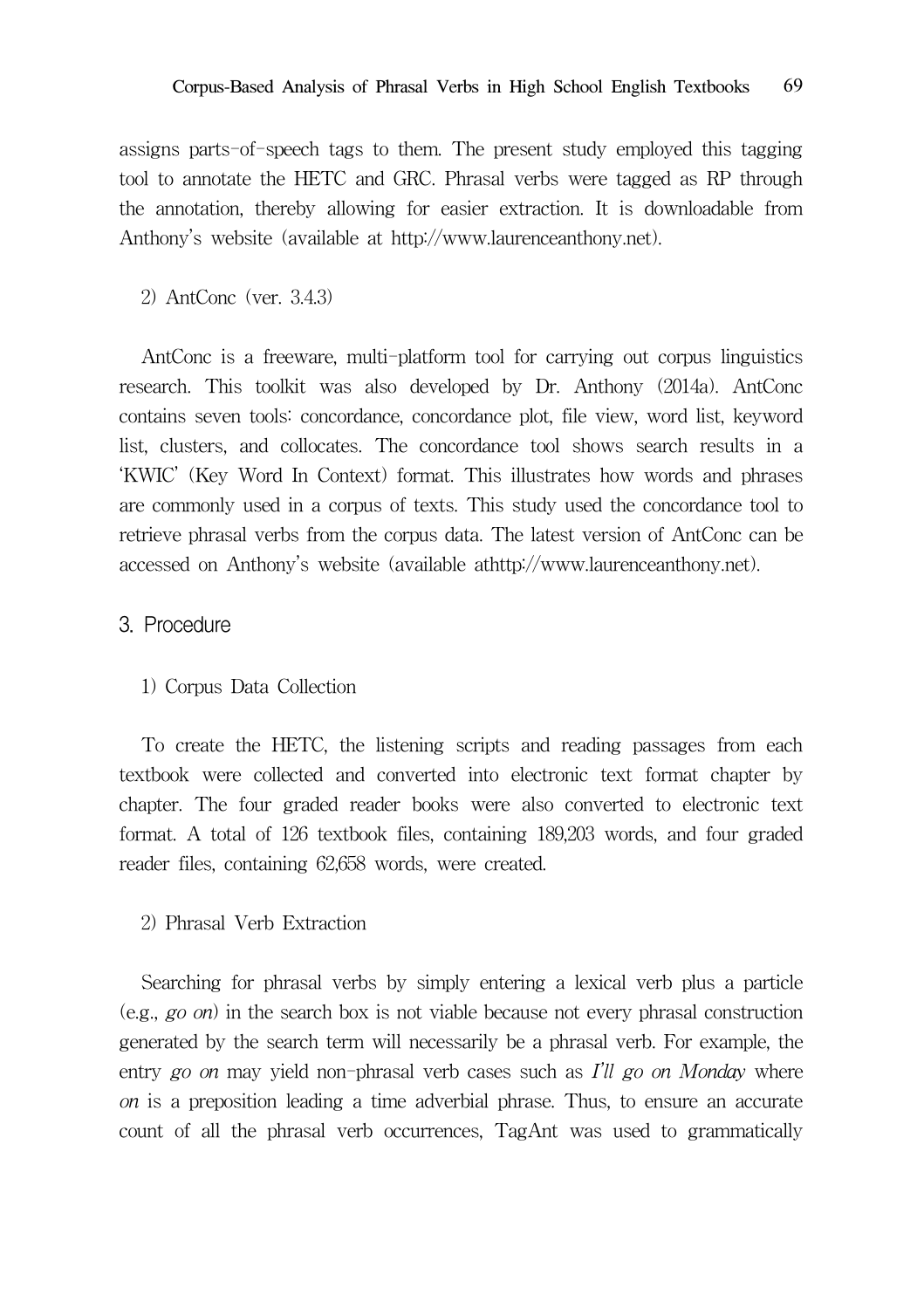annotate the collected corpus data. Then, the entire tagged HETC and GRC data set were imported into AntConc for analysis.

The Tree Tagger system uses RP to stand for adverbial particles. The concordance tool can locate every instance where an adverbial particle is tagged. This was done by keying in a wildcard (\*) followed by an underscore plus RP (i.e., \*\_RP). The wildcard stands for any adverbial particle, and RP identifies the tag code attached behind adverbial particles. The query will generate all the phrasal verb tokens marked with an adverbial particle. The particle could be contiguous or noncontiguous.

3) Tagging Verification

A particular word can behave as a preposition in some contexts but as a particle in others (e.g., on, in, off, up, etc.). The overlap entails that some particle tags may be given erroneously, and that some genuine particles may not be recognized as such by the tagger. In other words, due to the syntactic ambiguity, some of the adverbial particles might be tagged with other codes, such as RB (the tag code for adverb) or IN (the tag code for preposition), rather than RP (the tag code for adverbial particle). Likewise, it is possible for prepositions and adverbs to be erroneously tagged with RP. Therefore, a cross-checking process was undertaken to enhance the reliability of the search results. It is worth mentioning that a small number of false tokens and errors were found and discarded as a result.

During the cross-checking process, well-established English dictionaries were used as references in order to discern phrasal verbs from other multi-word verbs: Longman Dictionary of Phrasal Verbs; Collins COBUILD Phrasal Verbs Dictionary; and Oxford Phrasal Verbs Dictionary.

#### 4) Data Analysis

The verified data were analyzed from three different perspectives: the presentation of high frequency phrasal verbs, the relative frequency of high frequency phrasal verbs, and the distribution of their frequent meanings. Most frequent phrasal verbs lists from previous studies (Garnier & Schmitt, 2015; Liu, 2011), were used for comparison. Figure 1 summarizes the data analysis procedure.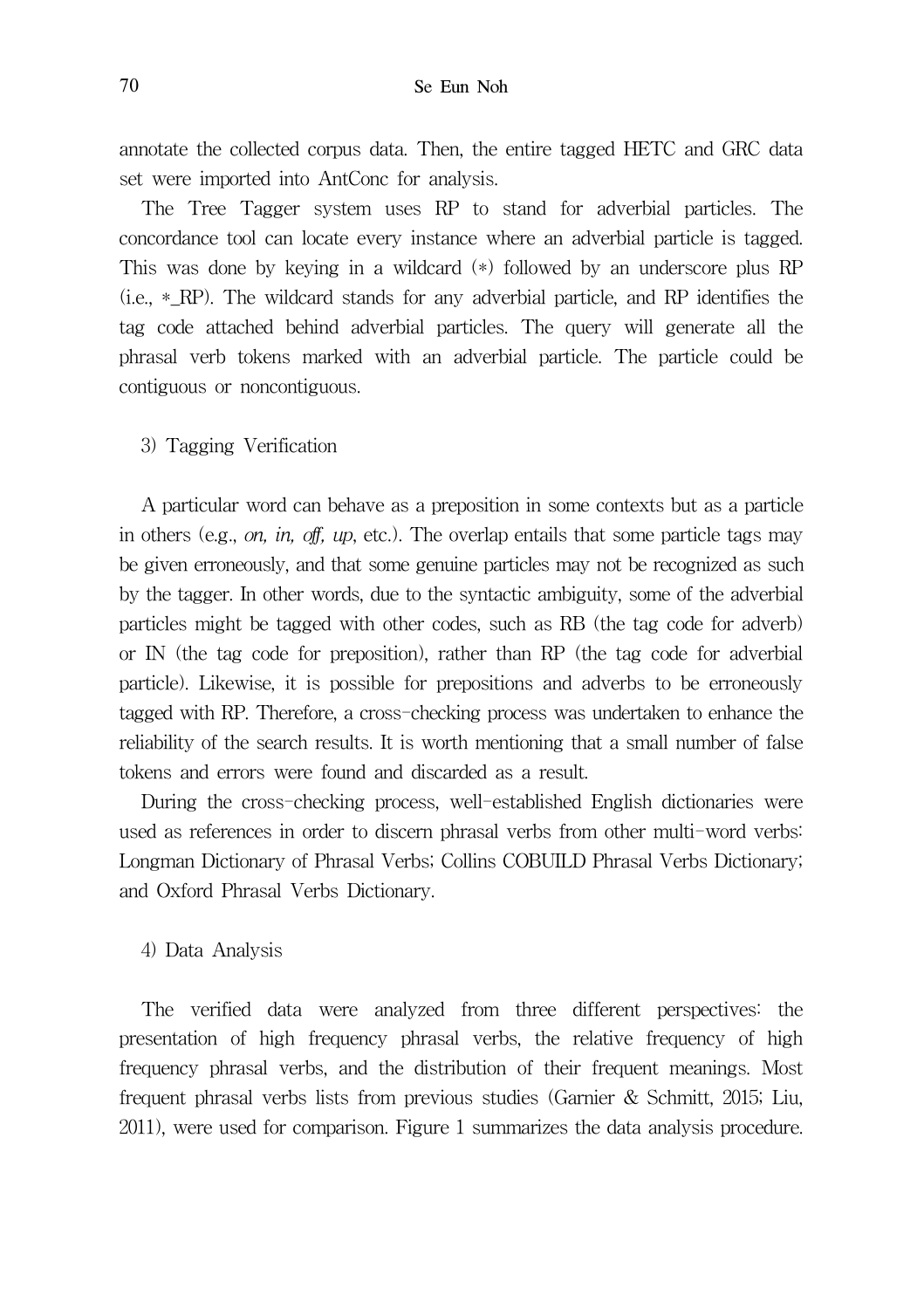

# IV. Results



1) High Frequency Phrasal Verbs in Textbooks

In order to answer the question whether high school English textbooks cover essential phrasal verb knowledge, I compared the textbook phrasal verbs results with Liu's (2011) high frequency phrasal verbs list (Refer to Appendix). Liu developed a comprehensive list of the 150 most frequently used phrasal verbs found in native English corpora. The frequency of occurrence of all phrasal verbs in the textbooks was examined, in addition to the frequency of occurrence of those phrasal verbs found on Liu's (2011) list. The results are shown in Table 5. When it comes to total phrasal verb types per textbook publisher, Neungyule (B) used the widest range of phrasal verbs (114 types), whereas Doosan (C) presented the least (75 types). Each textbook publisher presents on average 89 different phrasal verbs. Out of the 89, an average of 45 were found to be the high frequency phrasal verbs of Liu's (2011), which means that roughly half of the phrasal verbs (51%) encountered in textbooks are high frequency phrasal verbs. Meanwhile, out of the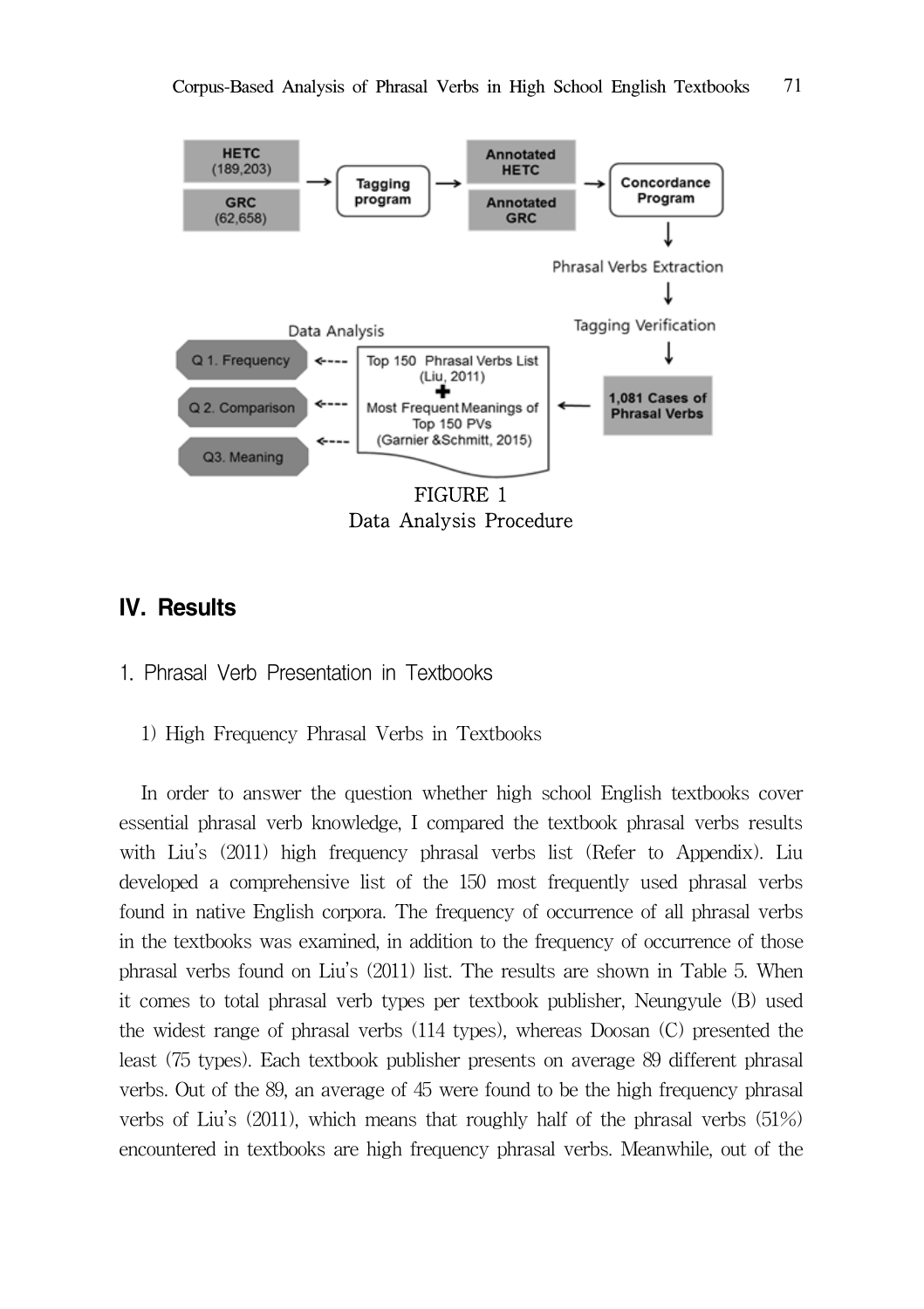150 high frequency phrasal verbs on the list, 82 items (30%) are applied in each textbook.

 $TATITE$ 

| TADLE 9                                                        |     |               |     |     |     |               |                                   |     |      |
|----------------------------------------------------------------|-----|---------------|-----|-----|-----|---------------|-----------------------------------|-----|------|
| The Number of High Frequency Phrasal Verbs per Textbook Series |     |               |     |     |     |               |                                   |     |      |
| Textbooks                                                      |     |               |     |     | E   | F             |                                   |     | Mean |
| $HF$ PVs $(a)$                                                 | 45  | 56            | 41  | 48  | 40  | 46            | 42                                | 41  | 45   |
| Total PVs(b)                                                   | 82  | 114           | 75  | 95  | 91  | 85            | 82.                               | 85  | 89   |
| (a)/(b)                                                        | 55% | 49%           | 55% | 51% | 45% | 54%           | 51%                               | 48% | 51%  |
| (a)/150                                                        | 30% | 37%           | 27% | 32% | 27% | 31%           | 28%                               | 27% | 30%  |
| $\cdots$<br>$\mathbf{H}$ and $\mathbf{H}$                      |     | $\rightarrow$ |     |     |     | $\sim$ $\sim$ | $\mathbf{A}$ , where $\mathbf{A}$ |     |      |

Note: The letters indicate different textbook series (see Table 1). HF PVs are high frequency phrasal verbs.

Analysis of the eight textbook series using the concordance tool, AntConc ver. 3.4.3, yielded a total number of 1, 088 phrasal verbs of 372 different types. Out of 1,088 phrasal verb occurrences, high frequency phrasal verbs account for 639 cases (59%), and the remains (41%) are non-high frequency phrasal verbs. Table 6 shows the top 20 phrasal verbs found in the textbooks. The most frequently used phrasal verb was found to be come up, appearing 35 times throughout the textbooks. It is also on the high frequency phrasal verbs list, ranking 4th on the list. Most of the phrasal verbs in Table 6 are on the high frequency phrasal verbs list except for look forward (to), sign up, and throw away.

| Top 20 Phrasal Verbs in HETC |        |     |                             |               |                             |                             |     |     |     |       |
|------------------------------|--------|-----|-----------------------------|---------------|-----------------------------|-----------------------------|-----|-----|-----|-------|
| PV                           | HF     | A   | в                           | С             | D                           | Е                           | F   | G   | н   | Total |
| Total                        | 120    | 112 | 187                         | 100           | 145                         | 138                         | 118 | 141 | 147 | 1088  |
| come up                      | $\ast$ |     |                             | $\mathcal{D}$ |                             | 6                           | 5   | 2   | 6   | 35    |
| find out                     | $\ast$ |     | 5                           | 4             | 3                           | 5                           | 3   | 5   | 6   | 31    |
| look forward                 |        |     | 3                           | 5             |                             | 2                           | 4   | 4   | 6   | 25    |
| make up                      | $\ast$ | 3   |                             |               | $\mathcal{D}_{\mathcal{L}}$ |                             | 6   |     | 3   | 21    |
| give up                      | $\ast$ |     |                             | $\mathcal{D}$ | 5                           |                             |     | 8   | 3   | 20    |
| write down                   | *      | 8   | 2                           |               |                             | $\mathcal{D}_{\mathcal{L}}$ |     | 4   | 2   | 20    |
| end up                       | $\ast$ |     |                             |               | 2                           |                             | 2   | 3   |     | 16    |
| check out                    | $\ast$ | 2   | $\mathcal{D}_{\mathcal{L}}$ |               | 3                           |                             |     |     |     | 15    |
| figure out                   | *      |     |                             |               |                             |                             |     | 2   | 8   | 15    |
| go out                       | $\ast$ |     | 2                           |               | $\mathcal{P}$               |                             |     | 7   |     | 14    |
| go back                      | *      |     |                             |               |                             | $\mathcal{D}$               |     | 5   | 3   | 14    |
| come on                      | *      |     |                             | റ             |                             |                             |     |     | 3   | 13    |

TABLE 6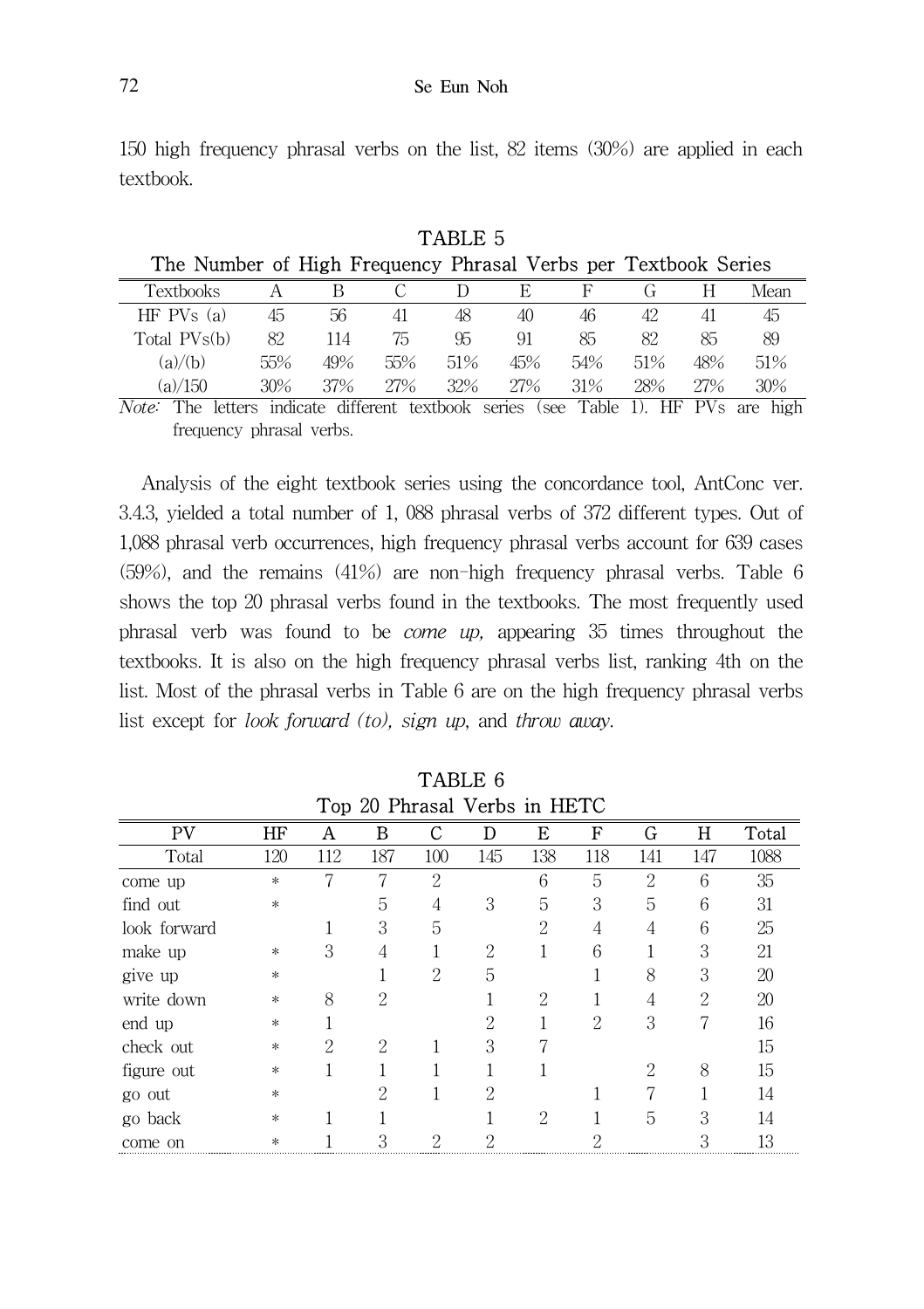| go on      | * |     | റ | $\Omega$ |  |  |
|------------|---|-----|---|----------|--|--|
| look up    | * |     |   |          |  |  |
| pick up    | * |     |   |          |  |  |
| sign up    |   |     |   |          |  |  |
| throw away |   | . . |   |          |  |  |
| go through | * |     |   |          |  |  |
| go up      | ∗ |     |   |          |  |  |
| come out   | * |     |   |          |  |  |

Note:  $HF = High Frequency$ ; '\*' indicates the phrasal verb is listed on Liu's top 150 phrasal verbs list

#### 2) Common Phrasal Verbs Across Textbooks

It is important to identify the common phrasal verb items across different textbook series since their level of consistency will be inversely proportional to the degree of arbitrariness in phrasal verb presentation. If the publishers have systematic inclusion criteria when selecting phrasal verb items, the items would be highly consistent among English textbooks. On the other hand, the lack of systematic criteria would result in rare overlap of the phrasal verbs. The HETC yielded overall 372 different types of phrasal verbs, and among them, only 2 items (go on and make up) were commonly presented by all of the textbooks. 51 phrasal verbs (14%) appeared in half or more of the textbooks whereas more than half of the phrasal verbs (60%) were presented by one single publisher. This finding suggests that high school textbook writers may not have given sufficient attention to phrasal verbs and their teaching.

| TABLE 7                                                                               |               |     |  |  |  |
|---------------------------------------------------------------------------------------|---------------|-----|--|--|--|
| Common Phrasal Verbs Across Textbooks                                                 |               |     |  |  |  |
| Overlapped Occurrence                                                                 | Number of PVs |     |  |  |  |
|                                                                                       |               |     |  |  |  |
| $4 - 7$                                                                               | 49            | 13  |  |  |  |
| $2 \sim 3$                                                                            | 96            | 26  |  |  |  |
|                                                                                       | 225           | 60  |  |  |  |
| Total                                                                                 | 372           | 100 |  |  |  |
| $\mathbf{M}^T$ $\rightarrow$ $\mathbf{M}^T$<br>$\mathbf{1}$ $\mathbf{1}$ $\mathbf{1}$ |               |     |  |  |  |

*Note*:  $PV_s = phrasal$  verbs

Despite of their low similarity across textbooks, however, by adding the information of high frequency phrasal verbs per frequency tier, the result provided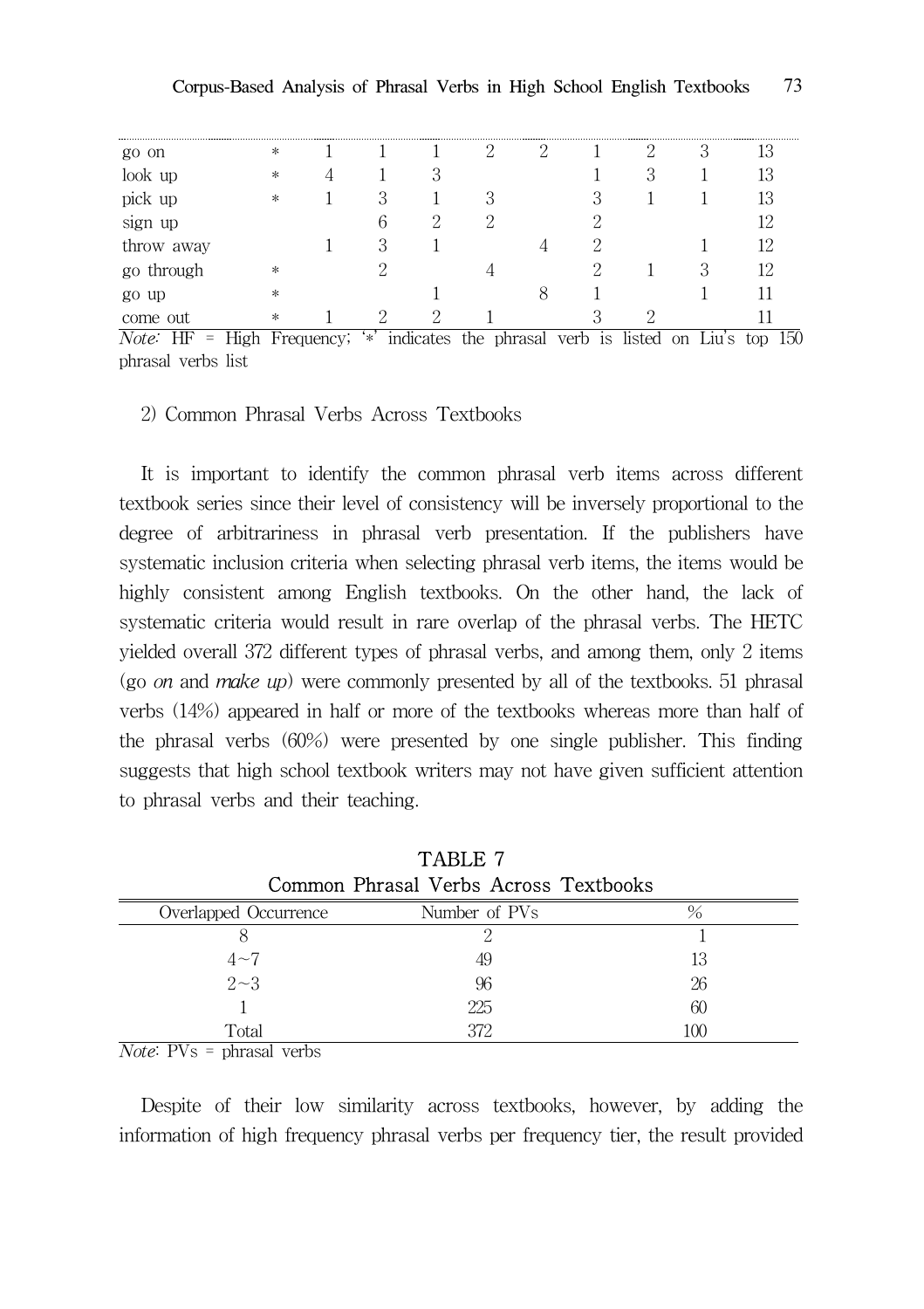another meaningful interpretation. Table 8 demonstrates the percentage of high frequency phrasal verbs according to the overlapping occurrence of phrasal verbs across textbooks. As can bee seen, there was an 84% chance of it being a high frequency phrasal verb if a phrasal verb was used by four or more different textbook series, whereas phrasal verbs used by a single textbook series had only a 16% chance. Interestingly enough, the most frequent phrasal verbs in the HETC seemed to correspond with the high frequency phrasal verbs in English native corpora. To put this in another light, high frequency phrasal verbs appear many times in textbook series, increasing the chances of their being learned. The result of the broader distribution of high frequency phrasal verbs across different textbooks also supports their relatively high frequency in English.

|                                                               | TABLE 8      |               |  |  |  |  |
|---------------------------------------------------------------|--------------|---------------|--|--|--|--|
| Percentage of High Frequency Phrasal Verbs per Frequency Tier |              |               |  |  |  |  |
| Overlapped Occurrence                                         | $_{\rm PVs}$ | HF PVs $(\%)$ |  |  |  |  |
|                                                               |              | 2(100)        |  |  |  |  |
| $4 - 7$                                                       | 49           | 41 (84)       |  |  |  |  |
| $2 \sim 3$                                                    | 96           | 40(42)        |  |  |  |  |
|                                                               | 225          | 37(16)        |  |  |  |  |
| Total                                                         | 372          | 120 (32)      |  |  |  |  |

TABLE 8

### 2. Comparative Analysis with a Referential Corpus

As previously mentioned, Gardner and Davies (2007) estimated that phrasal verbs occur in about every 150 words of English. This number (150) denotes the Phrasal verb Frequency Rate (PFR), or the average word count between phrasal verb encounters. The PFR is calculated by dividing the total number of corpus words by the total observed frequency of phrasal verbs. To interpret the high school textbook PFR, it is necessary to compare it with an appropriate reference corpus. However, the PFR in a native English corpus might not be directly applicable to EFL textbooks because of some contrasting characteristics between them. First, textbooks are purpose driven materials. They are specially designed for educational settings. On the other hand, a native corpus provides comprehensive description of real usage of English. Second, textbooks are bound to include the 2,988 words found on the basic vocabulary list provided by the MOE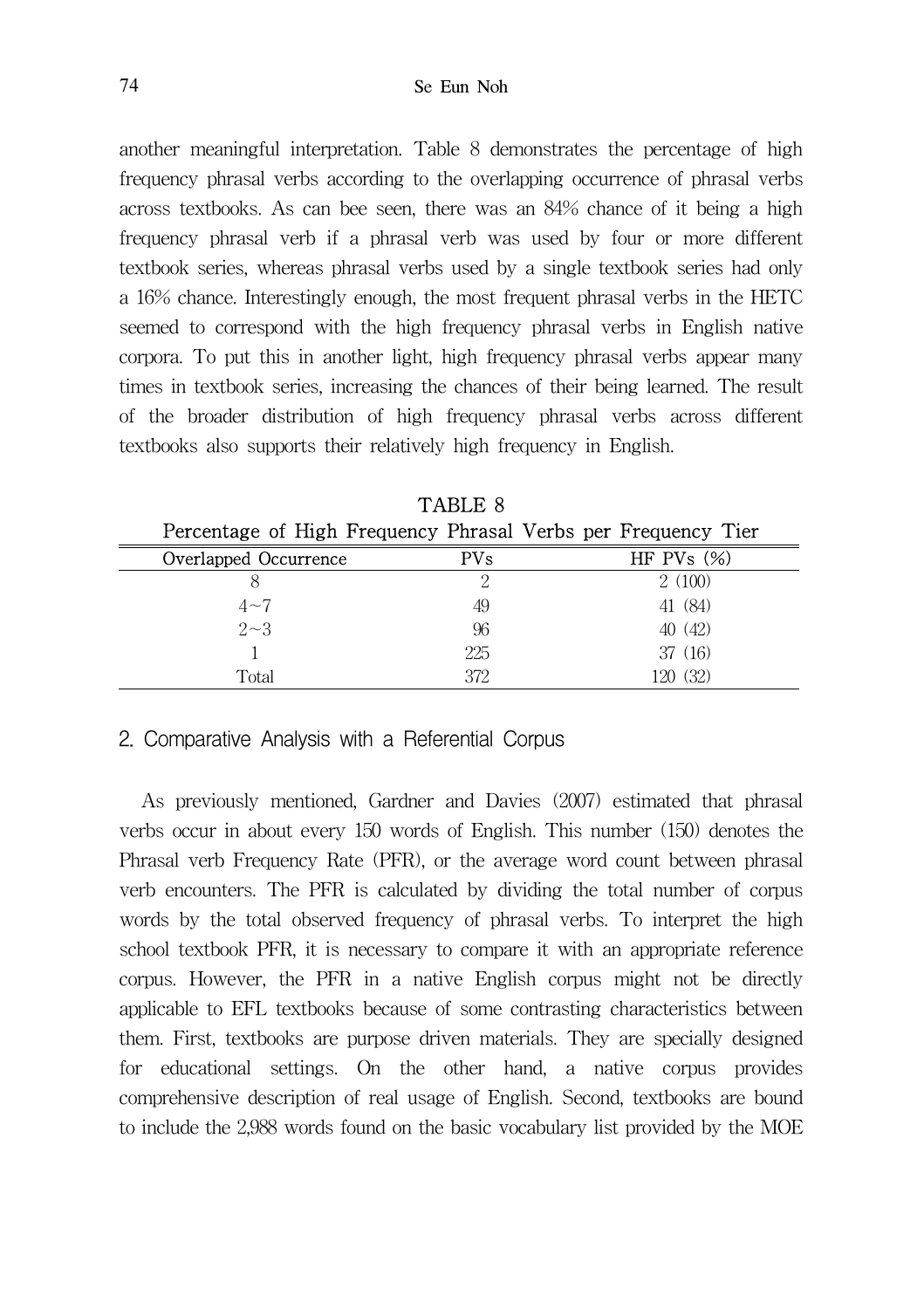(Ministry of Education), whereas a native English corpus is not.

Given these discrepancies, graded readers were selected for comparison, in lieu of a native corpus. Graded readers were judged better suited for comparison with textbooks because they are intentionally developed for reading and vocabulary learning, and their texts are simplified according to vocabulary size. For the purpose of this study, graded readers with vocabulary size equivalent to high school textbooks were used to generate a small comparative corpus (62,660 words). The PFR of English textbooks was compared with that of graded readers, and the results are shown in Table 9.

| TABLE 9                     |                |             |             |  |  |  |
|-----------------------------|----------------|-------------|-------------|--|--|--|
| Phrasal Verb Frequency Rate |                |             |             |  |  |  |
|                             | Graded Readers | <b>HETC</b> | BNC.        |  |  |  |
| Word count (a)              | 62,660         | 189,203     | 100 million |  |  |  |
| PVs count (b)               | 515            | 1,087       | 656,641     |  |  |  |
| PVs $PFR^{1}(a)/(b)$        | 122            | 174         | $150^{2}$   |  |  |  |

Note: <sup>1</sup> PFR is phrasal verb frequency rate, the average word count between phrasal verb encounters; <sup>2</sup> From Gardner and Davies' (2007) study.

Graded readers showed the highest phrasal verb frequency (122), followed by the native English corpus (150). Textbooks presented phrasal verbs the least frequently. As can be seen, phrasal verbs tended to occur every 174 words in textbooks, whereas the PFR in graded readers was much higher at one in every122 words. It is clear from these values that phrasal verbs are more prevalent in the referential texts than in textbooks. It is noteworthy that graded readers present phrasal verbs more frequently than even a representative native English corpus as displayed in Figure 2.



Comparative Analysis of Phrasal Verbs Frequency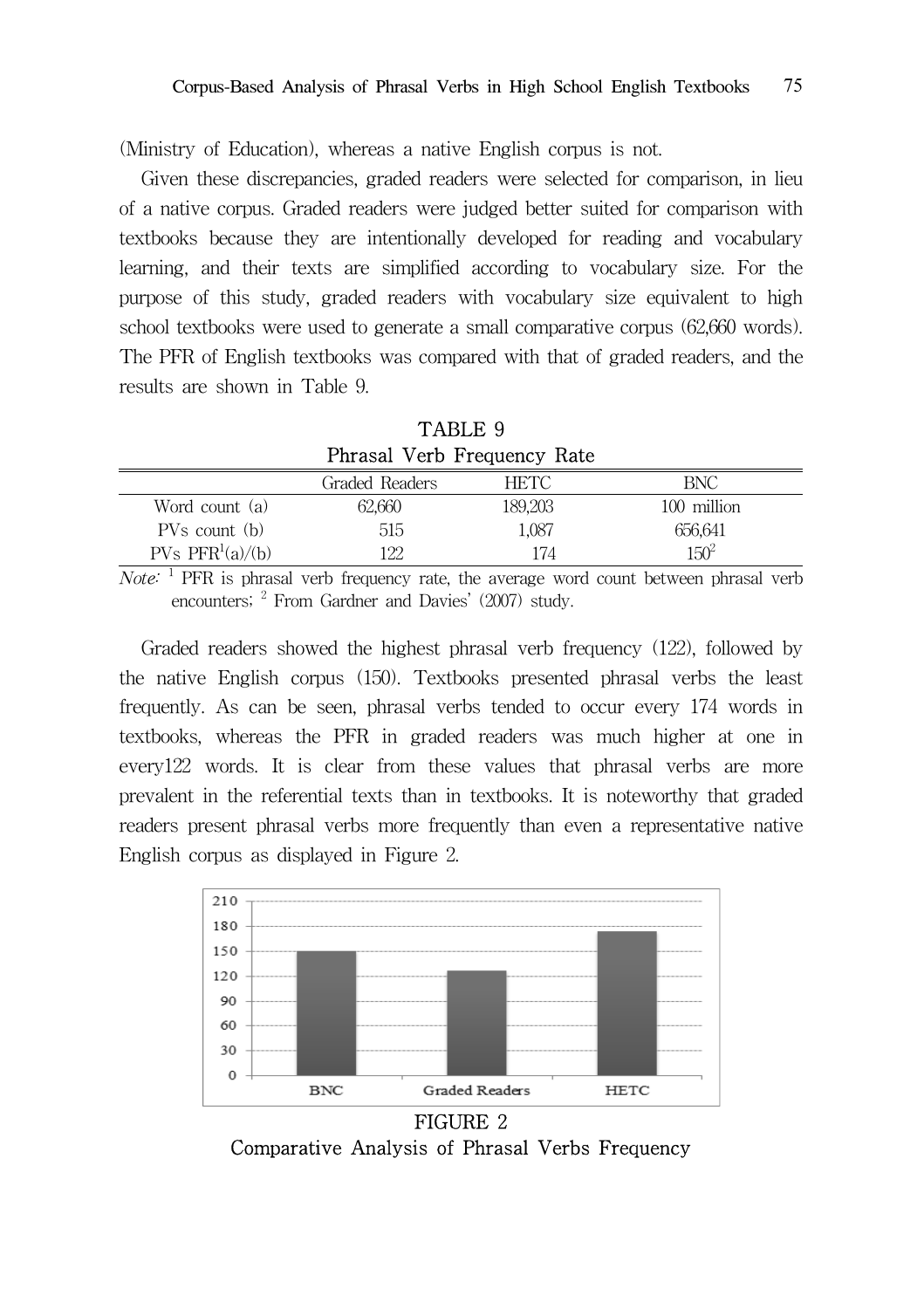| Phrasal Verb Frequency PTWs                                               |                |             |  |  |  |
|---------------------------------------------------------------------------|----------------|-------------|--|--|--|
|                                                                           | Graded Readers | <b>HETC</b> |  |  |  |
| Word count                                                                | 62,660         | 189,203     |  |  |  |
| $PVs$ count $(a)$                                                         | 515            | 1,087       |  |  |  |
| PVs PTWs                                                                  | 8.2            | 5.7         |  |  |  |
| $150$ PVs count $(b)$                                                     | 295            | 639         |  |  |  |
| 150 PVs PTWs                                                              | 4.7            | 3.4         |  |  |  |
| $%$ of 150 PVs among (b)/(a)                                              | 57%            | 59%         |  |  |  |
| $Note'$ PVs = phrasal verbs: 150 PVs = high frequency phrasal verbs: PTWs |                | Der         |  |  |  |

TABLE 10

Note: PVs = phrasal verbs; 150 PVs = high frequency phrasal verbs; PTWs = per thousand words.

In other words, graded readers present phrasal verbs an average of 2.5 times more than textbooks PTWs. Regarding high frequency phrasal verbs, the frequency gap between graded readers and textbooks diminishes to 1.3 times, with the graded readers still outperforming the textbooks. High frequency phrasal verbs accounted for over half of the total phrasal verb occurrences in both corpora.

To determine if high frequency phrasal verbs were presented at different rates in the two corpora, a chi-square test was conducted with the total observed frequencies of the 150 phrasal verbs measured against the total number of words of their respective corpora minus the total number of tokens of the 150 phrasal verbs. The results (Table 11) indicate that the frequencies of the phrasal verbs are significantly different between the two corpora ( $\chi^2$  = 22.558, Asymp. Sig = .000).

| TABLE 11                                               |                |             |    |        |          |  |  |
|--------------------------------------------------------|----------------|-------------|----|--------|----------|--|--|
| Comparison of the Most Common 150 PVs' Frequency       |                |             |    |        |          |  |  |
|                                                        | Graded Readers | <b>HETC</b> | ďf |        | Sig.     |  |  |
| Total observed frequency of<br>the 150 PVs             | 295            | 639         |    |        |          |  |  |
| Total number of words $=$ the<br>150 PVs' total tokens | 62,365         | 188.564     |    | 22.558 | $.000**$ |  |  |
| Frequency PTWs<br>of the 150 PVs                       | 8.2            | 5.7         |    |        |          |  |  |
| **<br>$^{\cap}$ 1<br>$\mathbf{r}$                      |                |             |    |        |          |  |  |

 $\sim$  .01

To answer the question of whether high school textbooks present an appropriate amount of phrasal verbs to students, a comparison of phrasal verb frequency among comparable corpora is a fundamental starting point. Such a comparison not only provides information on relative frequencies between corpora,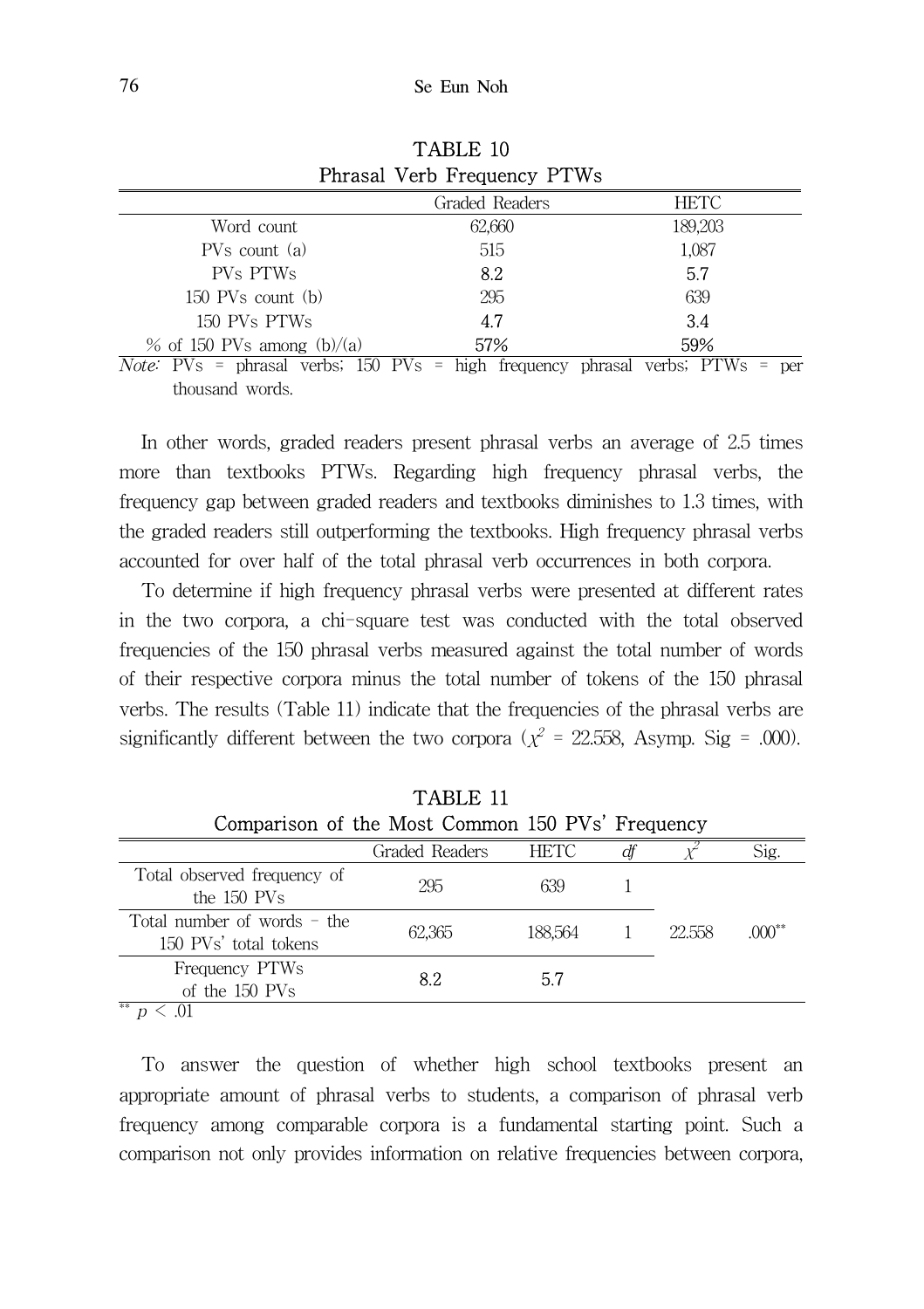but may carry significant implications for phrasal verb teaching. The present results suggest that phrasal verbs could be employed in textbooks in greater quantity.

## 3. Phrasal Verbs and Their Frequent Meanings

Research indicates that phrasal verbs are highly polysemous, having on average 5.6 meanings (Gardner & Davies, 2007). However, "an average of two meaning senses is usually enough to cover 75% of the most frequent phrasal verbs occurrences" (Garnier & Schmitt, 2015, p. 659). That justifies the attempt to examine phrasal verbs in terms of meaning distribution. This study sought to demonstrate how the key meanings of phrasal verbs are delivered in textbooks by analyzing the meaning of extracted phrasal verbs in their given context.

In general, the key meanings of high frequency phrasal verbs were found to be well presented in high school English textbooks. Out of 643 sentences, 585 cases conveyed the key meanings of the phrasal verbs at a rate of 91%, while only 58 cases employed unlisted peripheral meanings at a rate of 9% (See Table 12).

| .                                                         |           |  |  |  |  |
|-----------------------------------------------------------|-----------|--|--|--|--|
| Semantic Analysis of High Frequency Phrasal Verbs in HETC |           |  |  |  |  |
| HF PVs with                                               | Sentence  |  |  |  |  |
| Most frequent meaning (listed)                            | 585 / 643 |  |  |  |  |
| Peripheral meaning (unlisted)                             | 58 / 643  |  |  |  |  |

 $TAPID 19$ 

Some of the high frequency phrasal verbs which were used recursively in textbook series were found to have been used with different meanings. According to Garnier and Schmitt (2015), come up is mainly used for the following two meanings in native corpora (the numbers in parentheses indicate the frequency percentages).

#### COME UP

- 1. (+ with) Bring forth or produce (34%)
- 2. (Be coming up) Be happening soon (esp. be broadcast soon) (27.5%)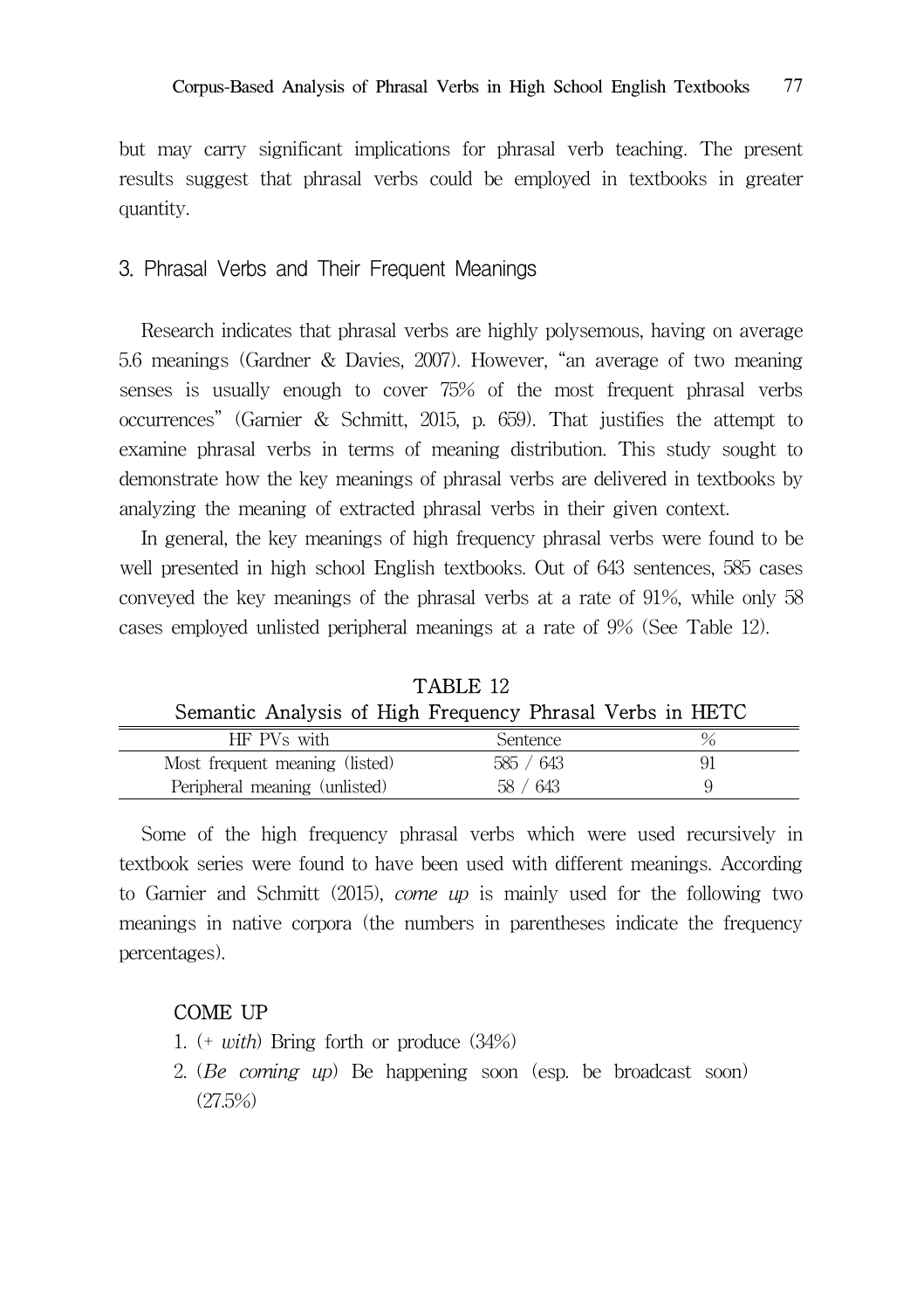In the English 1 textbook published by Kumsung, both of the key meanings are presented in one chapter.

- (1) Almost fifty years later, a Hungarian named Laszlo Biro  $\alpha$ me up with a solution to this problem. (Kumsung, English 1, Ch. 8)
- (2) His birthday is coming up pretty soon. (Kumsung, English 1, Ch. 8)

In example  $(1)$ , *come up* was used in its first meaning. In example  $(2)$ , the phrasal verb carries the second meaning. The English 1 textbook published by Visang shows another example of multiple meaning presentation with take on. This phrasal verb is mainly used as follows.

#### TAKE ON

- 1. Undertake or handle (role, task, responsibility, problem, and issue) (42%)
- 2. Acquire or assume as one's own (quality, meaning, color, shape)  $(41.5\%)$

The textbook introduces these key meanings in different chapters. As an illustration, *take on* means to handle in example  $(3)$  and to acquire in example  $(4)$ .

- (3) He drops back, knocks down another defender, and then **takes on** more defenders while Tony completes a pass. (Visang, English 1, Ch. 7)
- (4) When a boy puts on a vampire costume, for a brief period of time, he **takes on** the power of the legendary Dracula. (Visang, English 1, Ch. 6)

In order to understand the polysemy of phrasal verbs, contextual exposure to various examples with different senses is beneficial for learners. Despite the fact that the meaning distribution of textbook phrasal verbs mostly corresponds with their meaning frequency, 9% of the phrasal verb presentation cases do not convey the most frequent meanings associated with the verbs. Sometimes, the most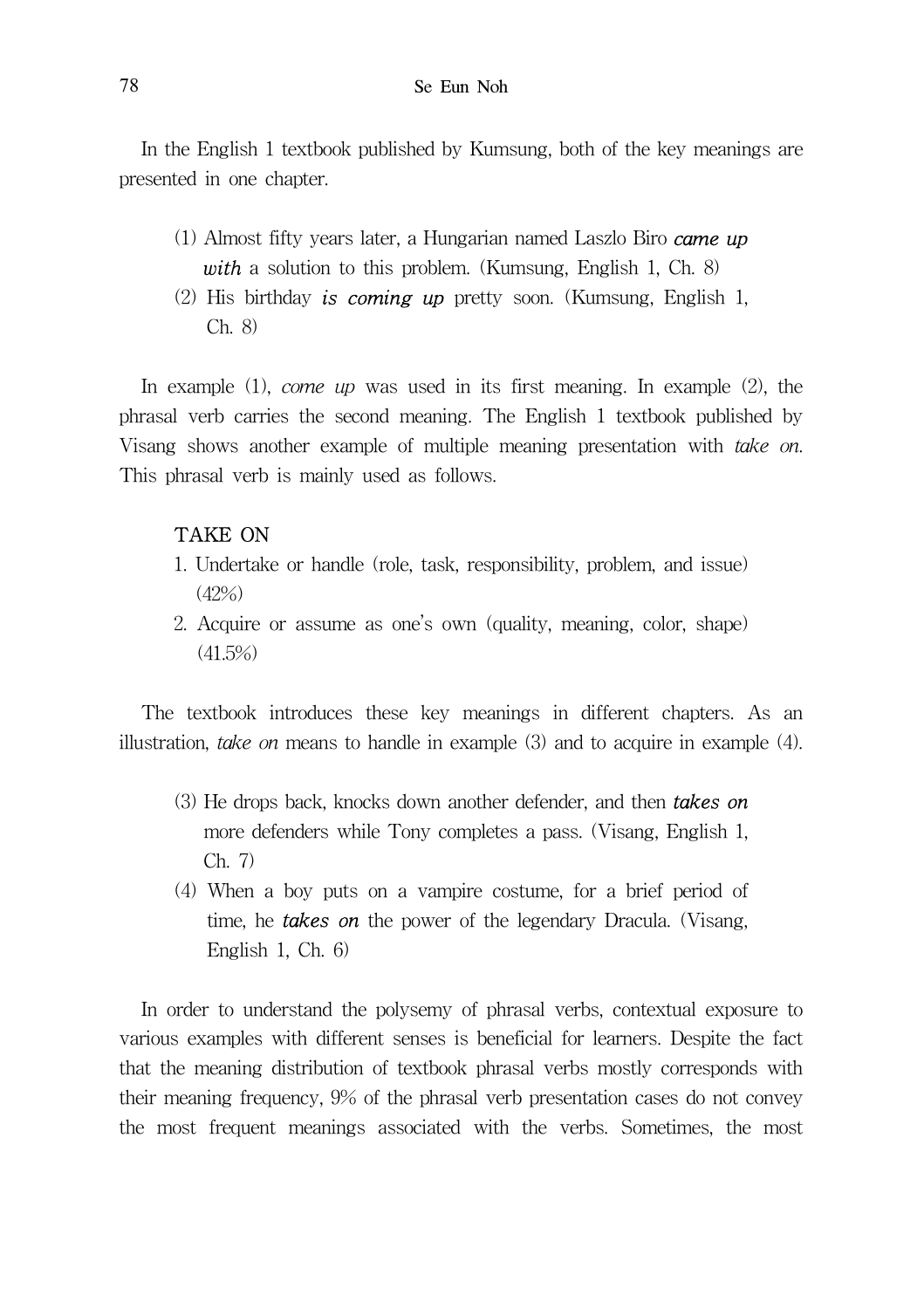frequent meaning of a phrasal verb is not presented in the textbooks. For example, according to the PHaVE list (Garnier & Schmitt, 2015), check out is used mostly to mean to examine.

#### CHECK OUT

1. Have a look at, examine STH/SB (97%)

However, some textbooks do not provide its frequent meaning to the students. They only used *check out* as to borrow.

- (5) How many DVDs can I check out at a time? (Mirae-N, English 2, Ch. 3)
- (6) Can I check out this book? (Visang, English 1, Ch. 1)

Similarly, come down is mainly used in the following three ways in native corpora.

#### COME DOWN

- 1. Move from a higher spatial location to a lower one; fall/land onto the ground (32.5%)
- 2.  $(+ to)$  Reduce itself to one particular thing that is the most important or essential matter (20.5%)
- 3. Become lower in amount or value (11%)

Nonetheless, high school English textbooks do not present the most frequent meanings. Instead, they introduce come down with, which means to catch a cold.

- (7) I'm **coming down** with a cold. (Chunjae (Lee), English 2, Ch. 7)
- (8) Last winter you **came down** with a cold twice. (Kumsung, English 1, Ch. 1)

Garnier and Schmitt (2015) noted that set up is used to mean to establish or to create in more than half of its occurrences (64.5%). However, Mirae-N only includes a peripheral meaning of set up in the English 1 textbook. In example  $(9)$ ,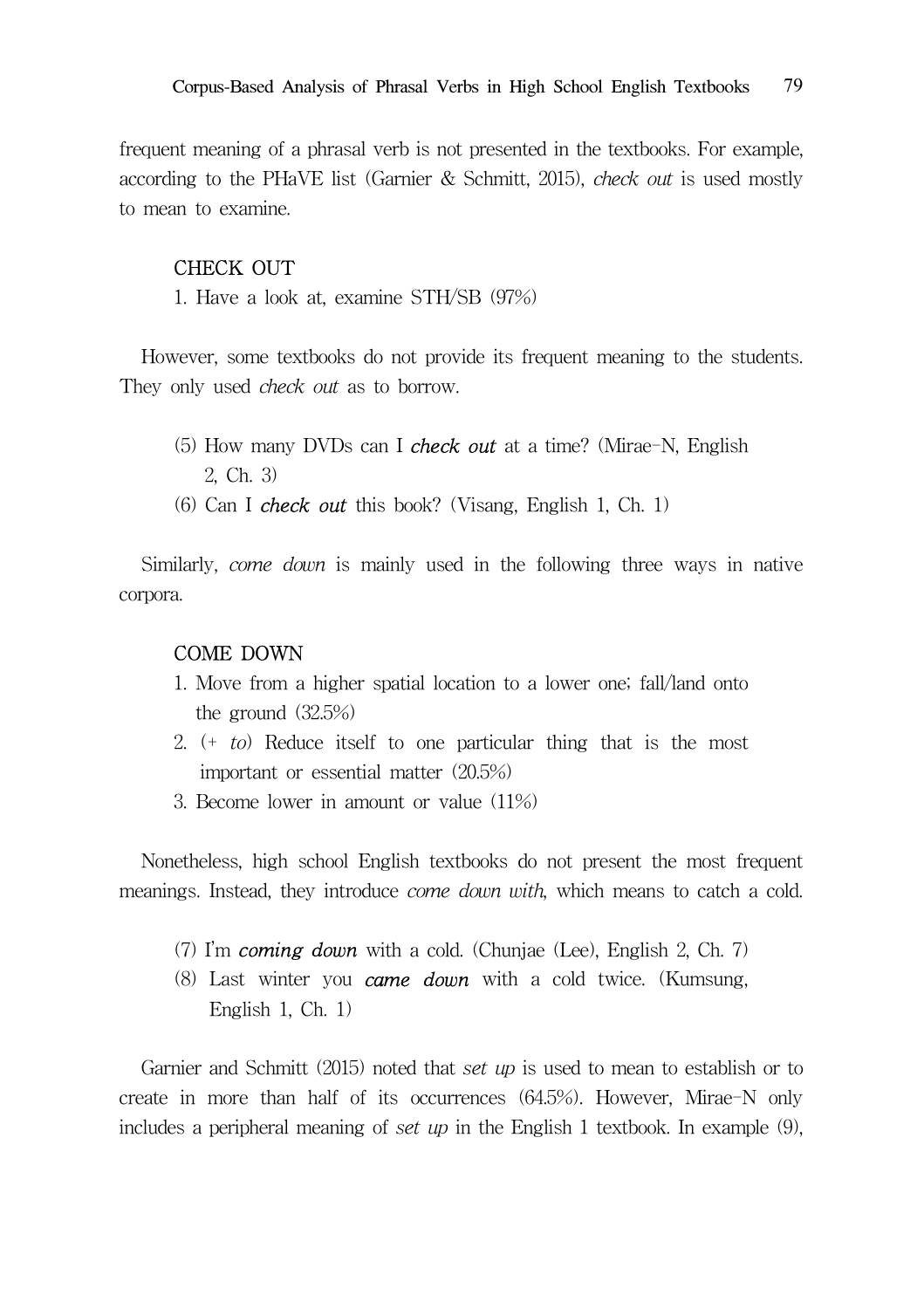to set up means to do something that makes it likely or possible for (someone) to do, get, or experience something

(9) Set realistic goals and you will not be **setting** yourself  $up$  for disappointment. (Mirae-N, English 1, Ch. 1)

It should be noted that frequency has twofold pedagogical implications; one relates to which phrasal verbs should be taught, and the other to which meanings should be introduced first. Considering that classroom teaching time is limited, textbook phrasal verbs should yield priority to more frequently used meanings, as well as to high frequency items.

As noted in the literature review, phrasal verbs are classified into three semantic categories: literal, completive, and figurative combinations. Despite of the semantic overlaps, it is undisputable that phrasal verbs are generally distinguished between two groups, namely semantically compositional phrasal verbs on the one hand, and idiomatic phrasal verbs on the other hand. Cognitive analysis studies on phrasal verbs in English textbooks have pointed out the problematic tendency of textbooks failing to provide the literal and figurative meanings of phrasal verbs together (Kim, 2011; Kim & Park, 2002; Min & Park, 2008; Park, 2008). The current study selected 24 phrasal verbs, which have both literal and figurative meanings as their key meanings, from the most frequently used phrasal verbs list and analyzed which meanings were primarily covered by textbooks. Those 24 phrasal verbs under scrutiny are as follows:

bring in, come around, come down, come in, come off, come out, get in, get off, go down, go out, go over, hold up, look down, look out, look up, pass on, pull back, put on, stand up, step back, take off, take out, turn around, turn back

The results confirm the findings of previous studies. In only 15% of the cases were phrasal verbs presented with both literal and figurative meanings, and in about one third of the cases (30%), only figurative meanings were given, even though the target phrasal verbs were most frequently used in their literal senses in native corpora (See Table 13).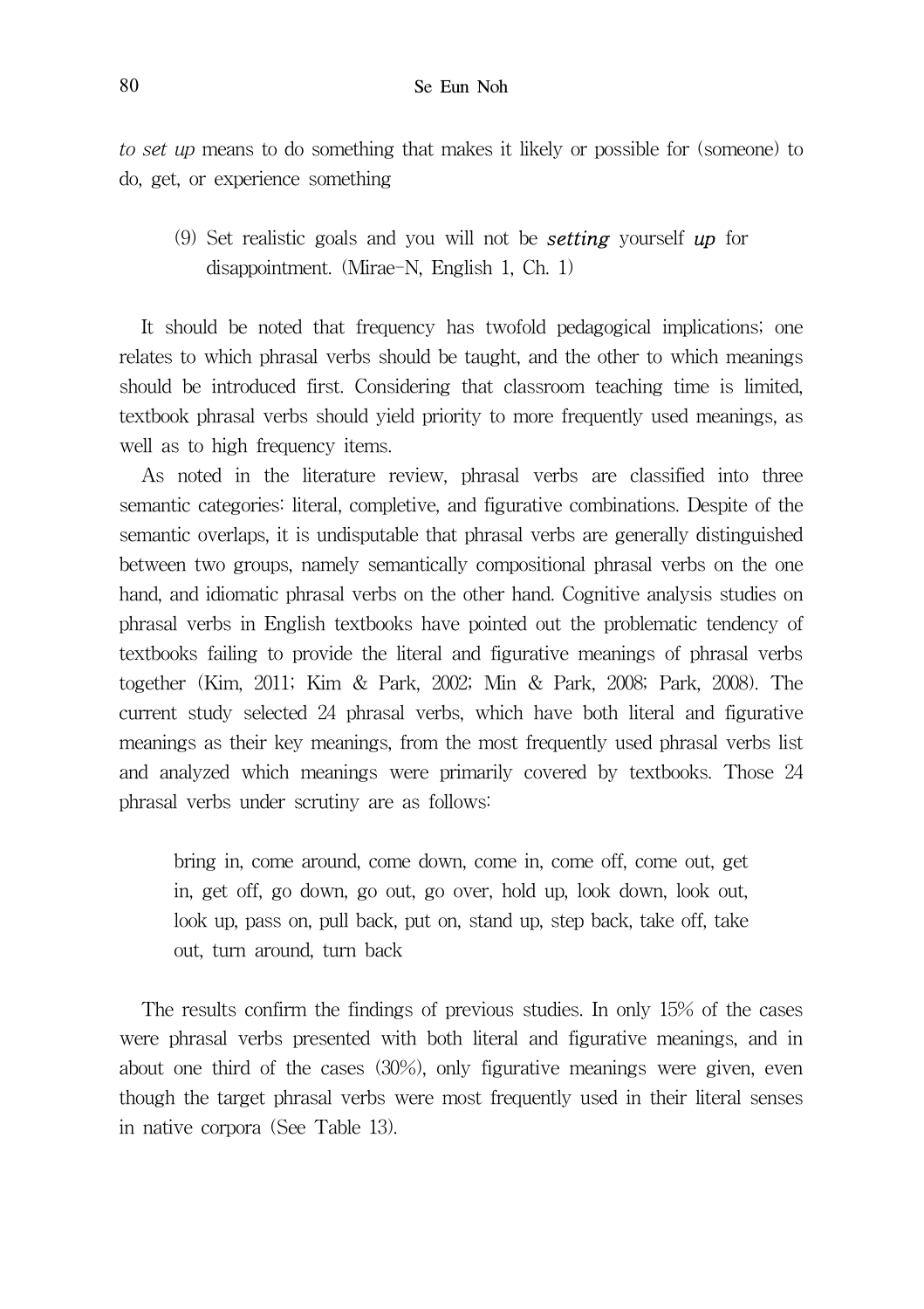| TABLE 13                                        |   |    |                  |                  |    |   |    |    |             |
|-------------------------------------------------|---|----|------------------|------------------|----|---|----|----|-------------|
| Meaning Distribution of 24 Target Phrasal Verbs |   |    |                  |                  |    |   |    |    |             |
| Textbooks                                       |   |    |                  |                  | E  | F |    | н  | Mean $(\%)$ |
| <b>Both</b>                                     | 2 | 2  |                  | $\left( \right)$ |    |   |    |    | (15%)       |
| Literal only                                    |   | b. | b.               | $\mathcal{D}$    |    | 4 | 6  | 6  | 5(55%)      |
| Figurative only                                 | 3 | 3  | $\left( \right)$ | b.               |    |   |    | b. | 3(30%)      |
| Total                                           | 9 | 10 | 6                | 10               | b. |   | 10 |    | $9(100\%)$  |

Note: The total number of occurrences (69) is larger than the number of target phrasal verbs (24) because the target phrasal verbs were presented by more than one textbook series.

For example, step back has two meanings; first meaning refers to a physical activity of moving one's body backwards, and second meaning refers to a mental activity of trying to think calmly about a situation. Although step back is mainly used in its literal sense in native corpora, high school English textbooks only introduce the figurative meaning to students.

- (10) By analyzing and **stepping back** from the problem, you can evaluate its importance. (Kumsung, English 1, Ch. 7)
- $(11)$  Instead, step back and turn your attention to possible solutions. (Neungyule, English 1, Ch. 6)

One might argue that it is not necessary to explain literal or non-idiomatic phrasal verbs in textbooks because their meanings are easy to deduce if the verb element is known. However, as Cornell (1985) pointed out, "the lack of a receptive problem does not mean that the learner can himself use these non-idiomatic phrasal verbs productively" (p. 270). Therefore, along with idiomaticity, frequency should not be ignored for a systematic process of phrasal verbs selection.

# V. Discussion & Conclusion

The findings of the current study can be described as follows. First, out of 150 high frequency phrasal verbs, less than one third (30%) of them are covered in each textbook series. This was a relatively lower rate than expected and argues for more high frequency phrasal verbs being included in textbooks. Gardner and Davies (2007) reported that the top 100 phrasal verbs account for more than half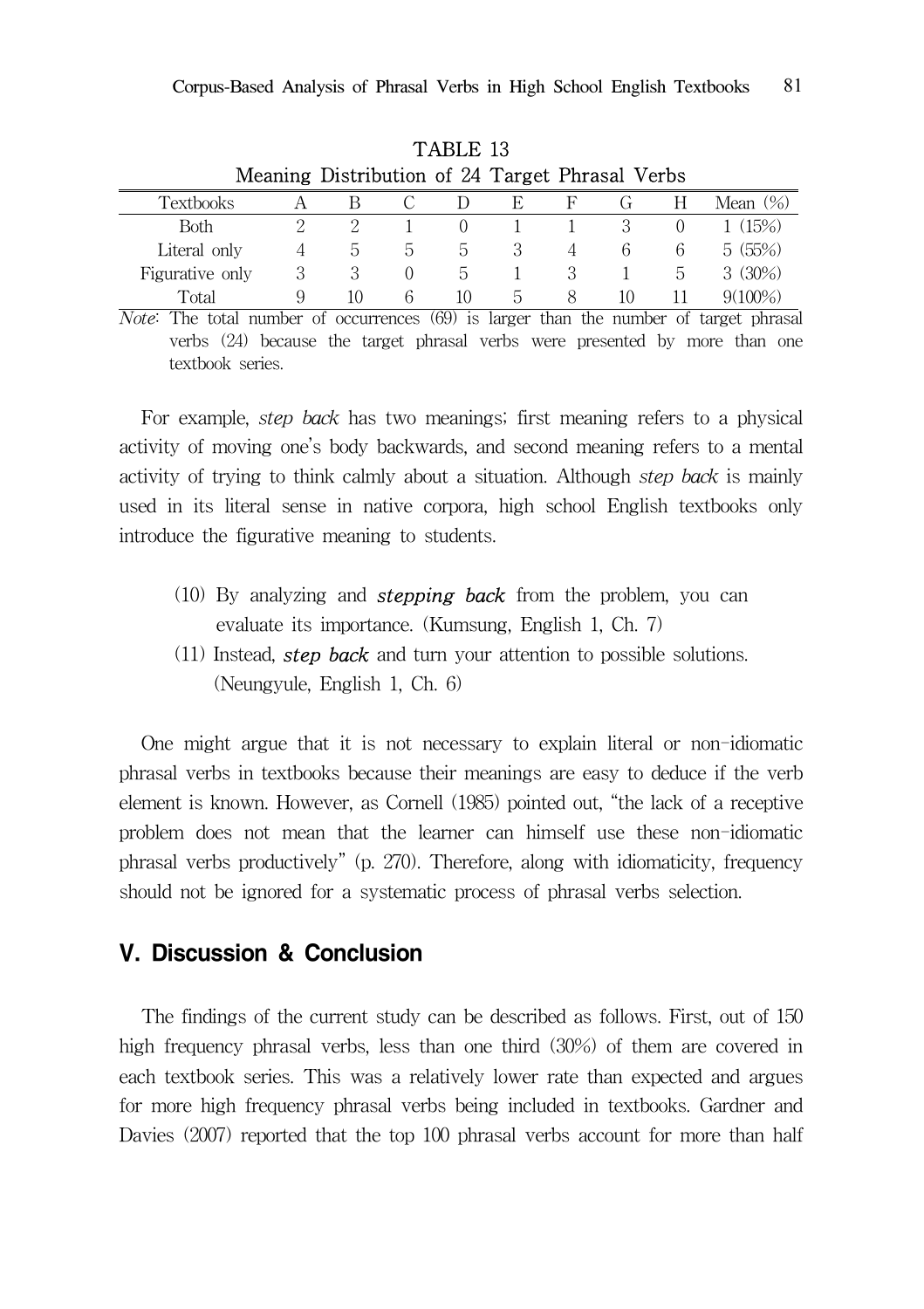of the total phrasal verb occurrences in the BNC, a representative corpus of English. Frequency is the key factor in deciding the coreness of vocabulary. By this rationale, Liu's (2011) list of 150 high frequency phrasal verbs is of critical value to EFL classrooms and should be the designated starting point of phrasal verb learning and teaching.

Second, the analysis of eight different textbook series yielded a total of 1,088 phrasal verb tokens and 372 different phrasal verbs. Each textbook series introduces 89 phrasal verbs on average, with the total number of different phrasal verbs used across all eight textbook series standing at 372. These results demonstrate that the lists of phrasal verbs used in the eight different textbook series rarely share items in common, suggesting an arbitrary selection of phrasal verbs for textbooks. The current national English curriculum does not provide pedagogical guidelines for phrasal verbs, which may offer one explanation for this arbitrariness. Taking the significance of phrasal verb learning into account, it is highly recommended that a pedagogical phrasal verbs list be developed to accompany the essential words list (MEST, 2011).

Third, only 51 phrasal verbs out of 372 frequently occur in over half of the textbooks. The relatively small number of phrasal verbs, held in common across textbooks (14%) reveals the lack of systematic criteria for phrasal verb selection. Interestingly, however, those phrasal verbs which were found in more than four different textbook series were shown to have an 84% chance of being a high frequency phrasal verb, whereas phrasal verbs used in only one series had only a 16% chance. In other words, the more a phrasal verb overlaps between series, the more likely it is to be a high frequency phrasal verb. This provides additional confirmation of the validity of Liu's (2011) list.

Fourth, the comparative analysis between graded readers and English textbooks revealed that the textbooks employed fewer phrasal verbs compared to the referential texts of equivalent vocabulary size (3,000 headwords). In fact, the use of phrasal verbs in graded readers outpaced that of a native English corpus. High school textbooks, on the other hand, included far fewer phrasal verbs than both the graded readers and the native English corpus. A probable explanation for this result is that textbook publishers prefer one-word verbs rather than phrasal verbs. Considering the fact that textbook publishers are obliged to include not less than 80% of the essential words list provided by MEST (2011), it is unsurprising that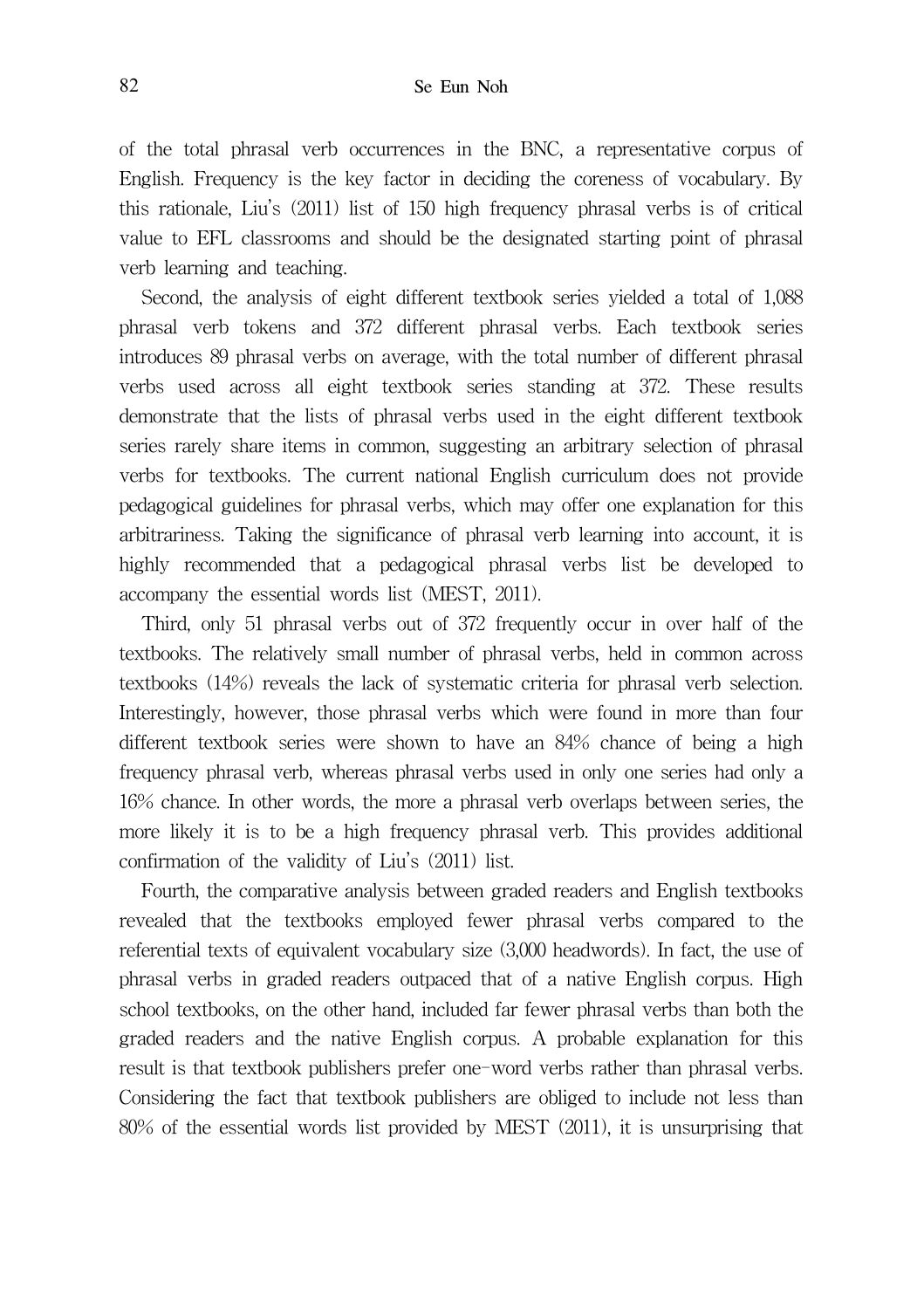phrasal verbs would appear less frequently than one-word verbs in textbooks. Along with the limited coverage of high frequency phrasal verbs described in section 4.1, the results suggest that textbook publishers should be encouraged to provide more coverage of phrasal verbs, high frequency phrasal verbs in particular.

Fifth, the semantic analysis of high frequency phrasal verbs shows that several opportunities exist for the improvement of phrasal verb presentation in terms of meaning. In most cases, the key meanings of high frequency phrasal verbs are well presented in high school English textbooks. However, 58 cases out of 643 total occurrences (9%) are used to convey peripheral meanings rather than more frequently used phrasal verb meanings. Furthermore, in some cases, figurative meanings tend to outnumber literal meanings, regardless of the literal sense being the one more commonly used in native corpora. In other words, even if the literal meaning is the dominant sense in which a certain phrasal verb is used in native corpora, textbooks tend to use its figurative meaning rather than its literal meaning. Unlike native speakers, who are often able to understand the literal meaning simply based on intuition, EFL learners may not be able to interpret the meaning properly unless a lexical explanation is provided. For this reason, literal meanings should be introduced in textbooks in addition to figurative meanings, especially if a literal meaning accounts for the dominant meaning in terms of frequency. When phrasal verbs are presented to learners, which meanings are employed should be considered as carefully as which phrasal verbs are chosen.

The findings of this study suggest that the textbooks are arbitrary in their presentation of phrasal verbs. Ministry of Education announced that one of the objectives of high school curriculum of English is to cultivate the ability to communicate about general topics in daily English conversation (MEST, 2011). Considering the fact that phrasal verbs are extremely common in colloquial English and daily conversation, the pedagogical significance of them should not be ignored any longer. The national curriculum of English should provide a specific guideline including a list of essential phrasal verbs focusing on high frequency phrasal verbs to guarantee their systematical teaching.

In order to decide which phrasal verbs to focus on, practitioners should think about a 'core' of phrasal verbs for effective teaching, considering various aspects of learnability such as idiomaticity, replaceability, restrictions, and frequency (Cornell, 1985). Of these aspects, frequency can now be effectively measured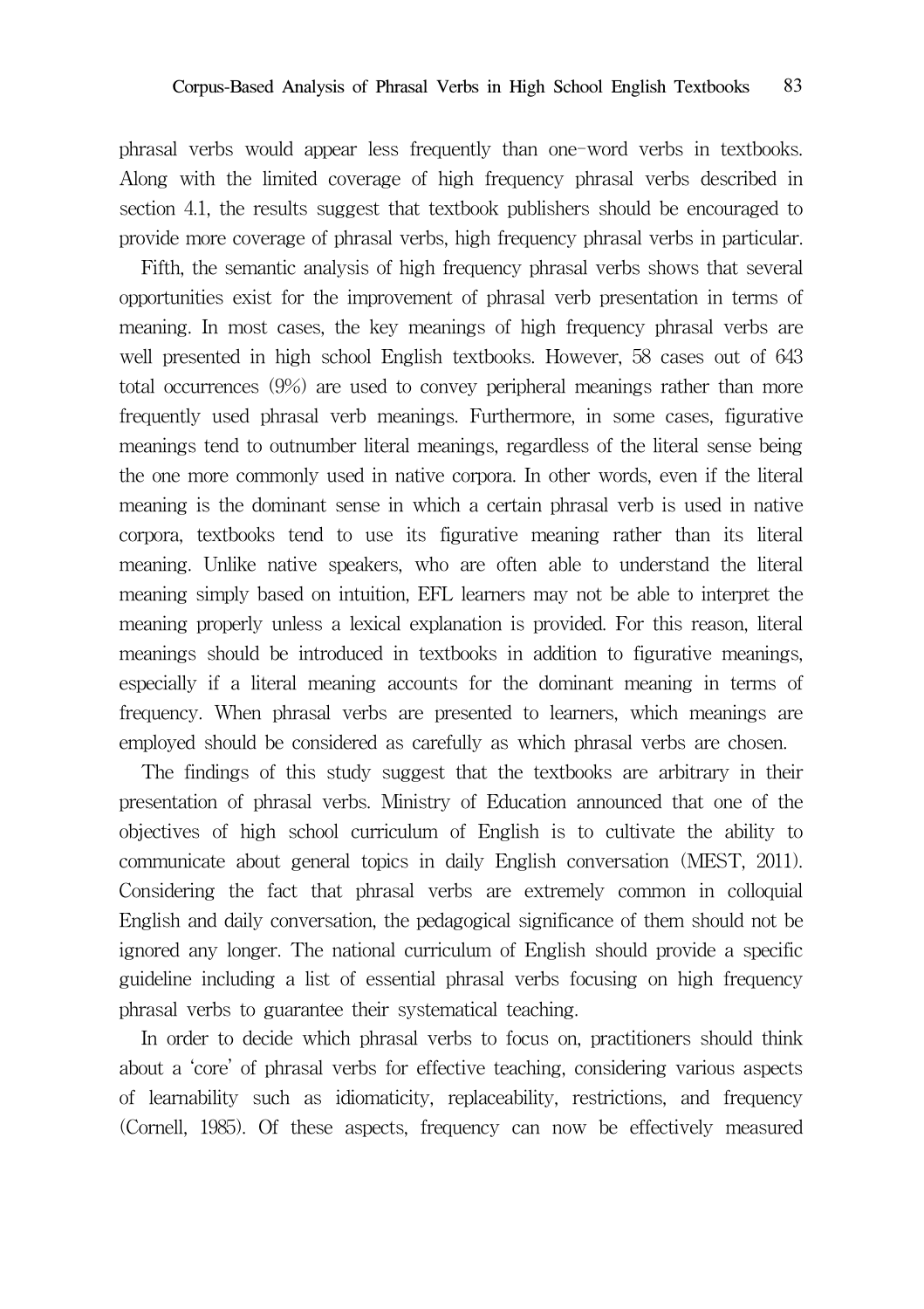thanks to the development of corpus linguistics. Previous findings related to the highest frequency phrasal verb constructions in native corpora (Biber et al., 1999; Gardner & Davies, 2007; Garnier & Schmitt, 2015; Liu, 2011) present significant pedagogical implications to teachers, practitioners, and materials developers.

The results of this study showed that the most frequent phrasal verbs in the HETC seemed to correspond with the high frequency phrasal verbs in English native corpora. In addition, high frequency phrasal verbs were found to be more evenly distributed across textbook chapters. Despite the lack of consistency in presenting phrasal verbs, the result showed that the more a phrasal verb overlaps between series, the more likely it is to be a high frequency phrasal verb. This corresponding similarity between the HETC and native English corpora strongly supports validity of Liu's (2011) list. At the same time, it justifies the necessity of adopting Liu's list into the textbook curriculum.

# **References**

- Anthony, L. (2014a). AntConc (Version 3.4.3) [Computer Software]. Tokyo, Japan: Waseda University. Available from http://www.laurenceanthony.net/
- Anthony, L. (2014b). TagAnt (Version 1.1.2) [Computer Software]. Tokyo, Japan: Waseda University. Available from http://www.laurenceanthony.net/
- Biber, D., Johansson, S., Leech, G., Conrad, S., & Finegan, E. (1999). Longman grammar of spoken and written English. Harlow: Longman.
- Bolinger, D. (1971). The phrasal verb in English. Cambridge: Harvard University Press.
- Celce-Murcia, M., & Larsen-Freeman, D. (1999). The grammar book: An ESL/EFL teacher's course (2nd ed.). Boston: Heinle & Heinle.
- Cornell, A. (1985). Realistic goals in teaching and learning phrasal verbs. International Review of Applied Linguistics in Language Teaching, 23, 269-280.
- Courtney, R. (1983). Longman dictionary of phrasal verbs. Harlow: Longman.
- Crutchley, A. (2007). Comprehension of idiomatic verb + particle constructions in 6- to 11-year-old children. First Language, 27, 203-226.
- Dagut, M., & Laufer, B. (1985). Avoidance of phrasal verbs: A case for contrastive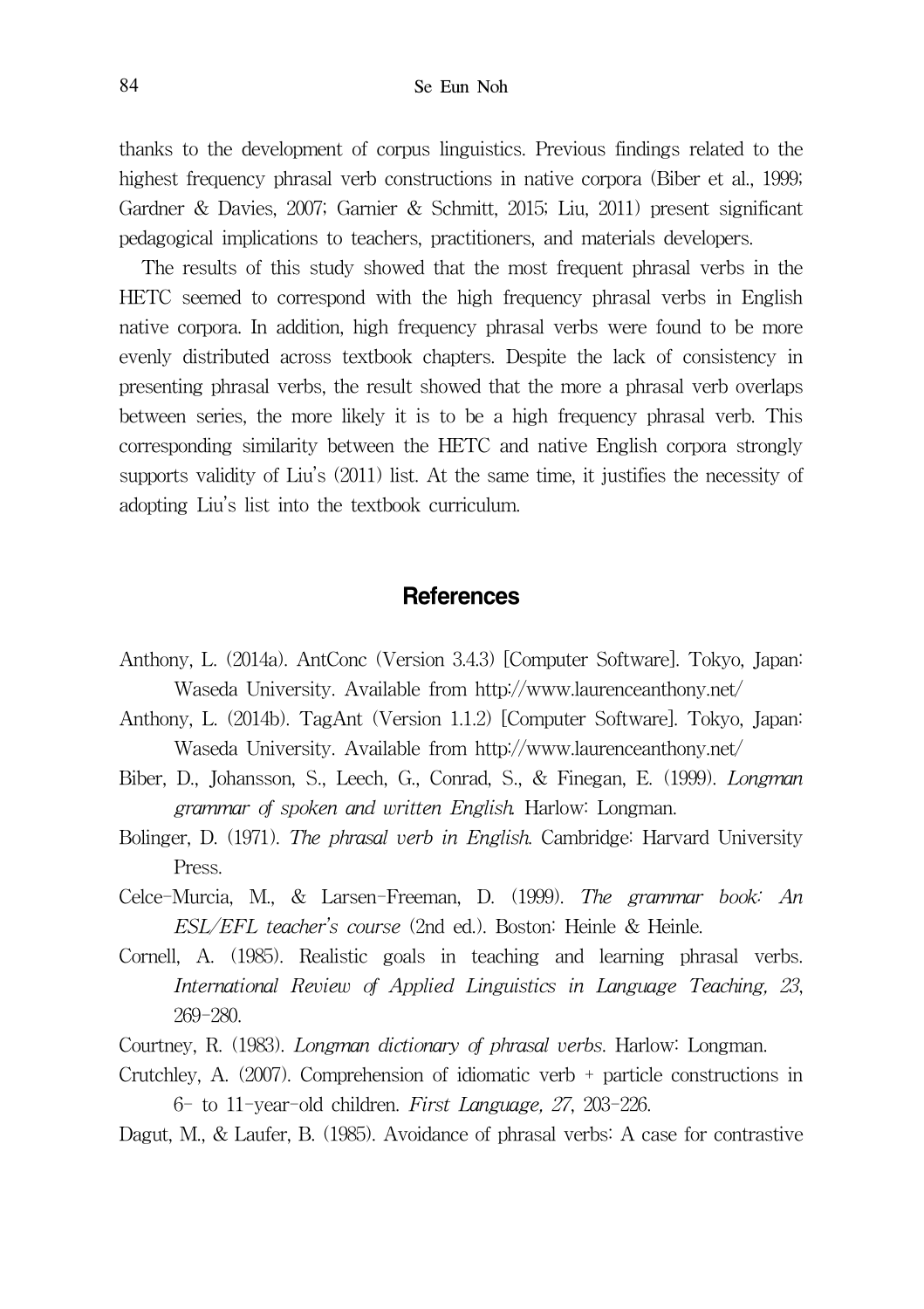analysis. Studies in Second Language Acquisition, 7, 73-79.

- Darwin, C., & Gray, L. (1999). Going after the phrasal verb: An alternative approach to classification. TESOL Quarterly, 33(1), 65-83.
- Fraser, B. (1976). The verb-particle combination in English. New York: Academic Press.
- Gardner, D., & Davies, M. (2007). Pointing out frequent phrasal verbs: A corpus-based analysis. TESOL Quarterly, 41, 339–359.
- Garnier, M., & Schmitt, N. (2015). The PHaVE List: A pedagogical list of phrasal verbs and their most frequent meaning senses. Language Teaching Research, 19(6), 645-666.
- Hong, J. B. (2007). A comparative analysis of phrasal verbs in British-American and Korean middle school English textbooks. Unpublished master's thesis, Chung-Ang University, Seoul.
- Jung, M. A. (2004). The types and characteristics of phrasal verbs. Unpublished master's thesis, Pusan University of Foreign Studies, Pusan.
- Jung, S. Y. (2012). Usages of the English phrasal verbs in high school textbooks. Unpublished master's thesis, Kyung-Hee University, Seoul.
- Kim, E. I., & Park, M. R. (2002). A cognitive analysis of English phrasal verbs used in Korean secondary school English textbooks. Journal of Language Sciences, 9(1), 33-55.
- Kim, K. H. (2011). A cognitive analysis of English phrasal verbs used in Korea high school English textbooks. Unpublished master's thesis, Pukyong National University, Pusan.
- Ko, M. H. (2005). Korean university student use of phrasal and one-word verbs and concordance-based learning. Korean Journal of Applied Linguistics, 21(2), 19-39.
- Kwon, I. S. (2004). A corpus-based lexical analysis of middle school English textbooks of the 6th and the 7th National Curriculum. Foreign Languages Education, 11(1), 211-251.
- Laufer, B., & Eliasson, S. (1993). What causes avoidance in L2 learning: L1–L2 difference, L1–L2 similarity, or L2 complexity? Studies in Second Language Acquisition, 15, 35-48.
- Lee, B. J. (2005). A corpus-based study of phrasal verbs in the middle school English textbooks. Unpublished master's thesis, Dongguk University, Seoul.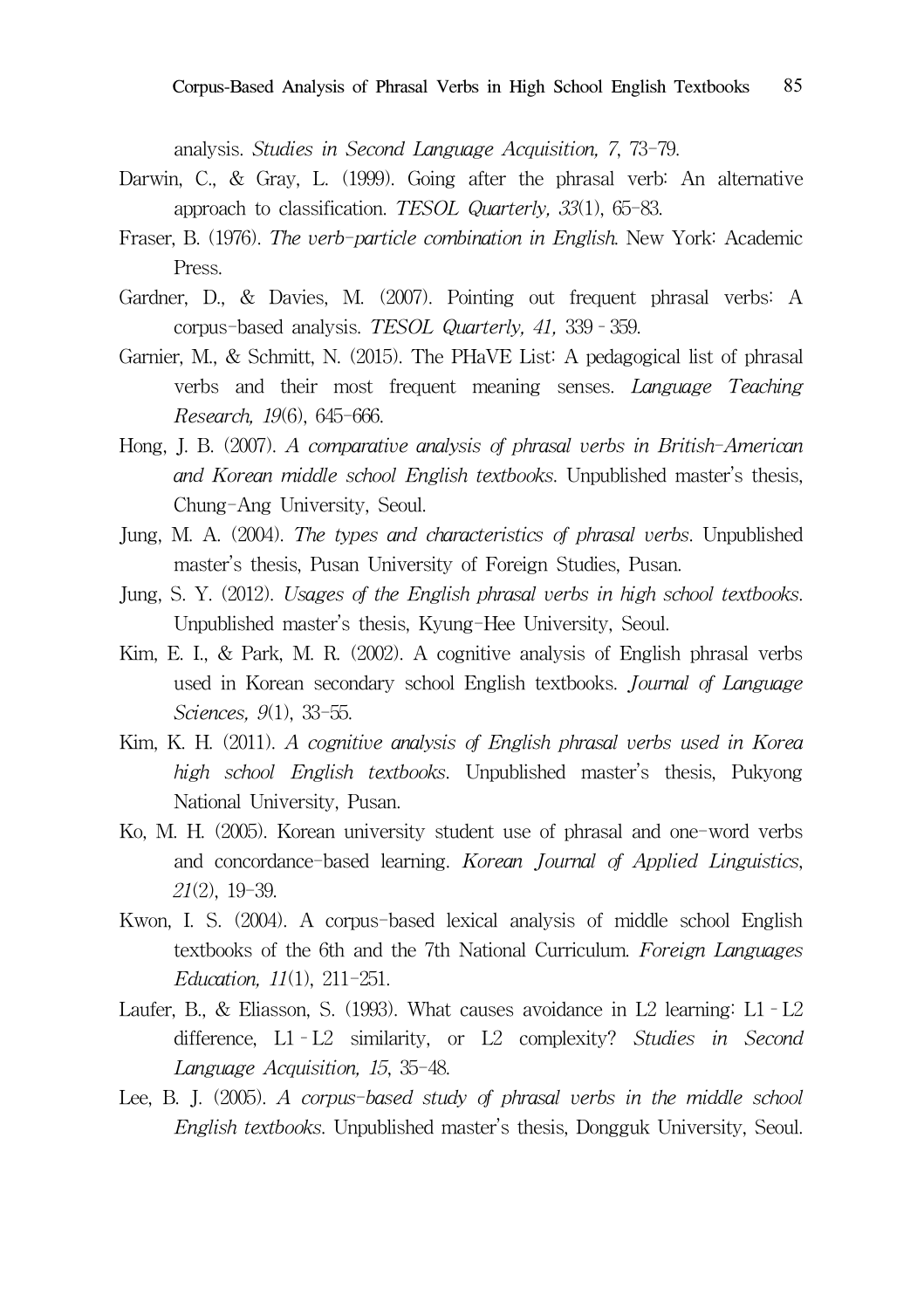- Lee, J. E., & Kim, D. K. (2013). A synthesis of current research on English vocabulary in Korea: A content analysis of journal articles from 2000 to 2011. Foreign Languages Education, 20(3), 113-140.
- Liao, Y. D., & Fukuya, Y. J. (2004). Avoidance of phrasal verbs: The case of Chinese learners of English. Language learning, 54(2), 193-226.
- Liu, D. (2011). The most frequently used English phrasal verbs in American and British English: A multi-corpus examination. TESOL Quarterly, 45, 661-688.
- Min, S. J., & Park, S. K. (2008). A cognitive analysis of phrasal verbs in high school English textbook corpus. The Journal of Modern British & American Language & Literature, 26(3), 209-230.
- Ministry of Education. (2014). 2015 CSAT Specification. Retrieved October 8, 2016 from the World Wide Web: http://www.moe.go.kr/web/128166/ko/board/ view.do?bbsId=426&boardSeq=54724
- Ministry of Education and Science Technology (2011). National curriculum of English, (MEST Publication No. 2011-361. Appendix14). Retrieved October 14, 2016 from the World Wide Web: http://ncic.re.kr/mobile.dwn.ogf.inven toryList.do#
- Neagu, M. (2007). English verb particles and their acquisition: A cognitive approach. Revista Española de Lingüística Aplicada, 20, 121-138.
- Park, H. S., & Park, M. R. (2013). An analysis of new vocabulary by frequency in middle school English textbooks based on the 2007 revised national curriculum. Foreign Languages Education, 20(4), 291-314.
- Park, S. K. (2008). A cognitive linguistic approach to phrasal verbs used in high school English textbooks. Unpublished master's thesis, Kongju National University, Kongju.
- Quirk, R., Greenbaum, S., Leech, G., & Svartvik, J. (1985). A comprehensive grammar of the English language. New York: Longman.
- Rudzka-Ostyn, B. (2003). Word power phrasal verbs and compounds: A cognitive approach. Berlin: Walter de Gruyter.
- Siyanova, A., & Schmitt, N. (2007). Native and nonnative use of multi-word vs. one-word verbs. International Review of Applied Linguistics, 45, 109-139.
- West, M. P. (1953). A general service list of English words: With semantic frequencies and a supplementary word-list for the writing of popular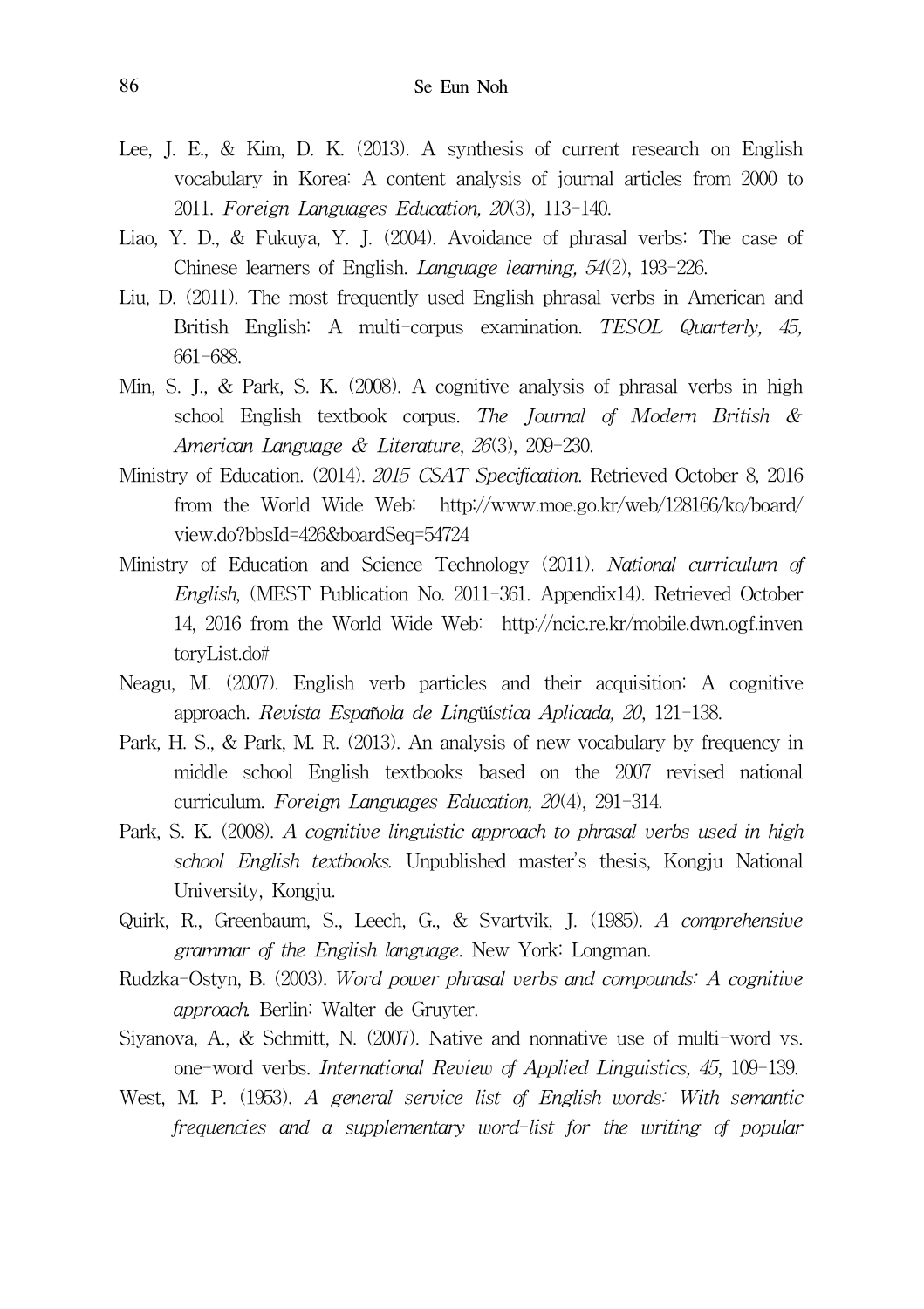science and technology. IL: Addison-Wesley Longman.

- Wray, A. (2002). Formulaic language and the lexicon. Cambridge: Cambridge University Press.
- Yook, C. M. (2006). A corpus-based analysis of phrasal verbs used in an EFL textbook. The Journal of Linguistic Science, 39, 137-162.
- You, Y. S. (1999). Avoidance phenomena of phrasal verbs by Korean learners of English. English Teaching, 54(3), 135-155.

#### A List of Textbooks Analyzed

Hong, M. P. (2015). High School English I. Seoul: Visang Education. Hong, M. P. (2015). High School English II. Seoul: Visang Education. Kim, J. W. (2015). *High School English I*. Seoul: Chunjae Education. Kim, J. W. (2015). *High School English II*. Seoul: Chunjae Education. Kim, K. H. (2015). High School English I. Seoul: Kumsung. Kim, K. H. (2015). High School English II. Seoul: Kumsung. Lee, C. B. (2015). High School English I. Seoul: Chunjae Education. Lee, C. B. (2015). High School English II. Seoul: Chunjae Education. Lee, C. S. (2015). High School English I. Seoul: Neungyule Education. Lee, C. S. (2015). High School English II. Seoul: Neungyule Education. Shin, J. H. (2015). High School English I. Seoul: YBM Sisa. Shin, J. H. (2015). High School English II. Seoul: YBM Sisa. Yang, H. K. (2015). High School English I. Seoul: Mirae-N. Yang, H. K. (2015). High School English II. Seoul: Mirae-N. Yoon, M. W. (2015). High School English I. Seoul: Doosan Dong-A. Yoon, M. W. (2015). High School English II. Seoul: Doosan Dong-A.

#### A List of Graded Readers Analyzed

- Gates, B. (2008). Penguin readers: Business at the speed of thought. Harlow: Pearson.
- Grisham, J. (2008). Penguin readers: The testament. Harlow: Pearson.
- Huxley, A. (2008). Penguin readers: Brave new world. Harlow: Pearson.
- Watson, J. (2008). Penguin readers: The double helix. Harlow: Pearson.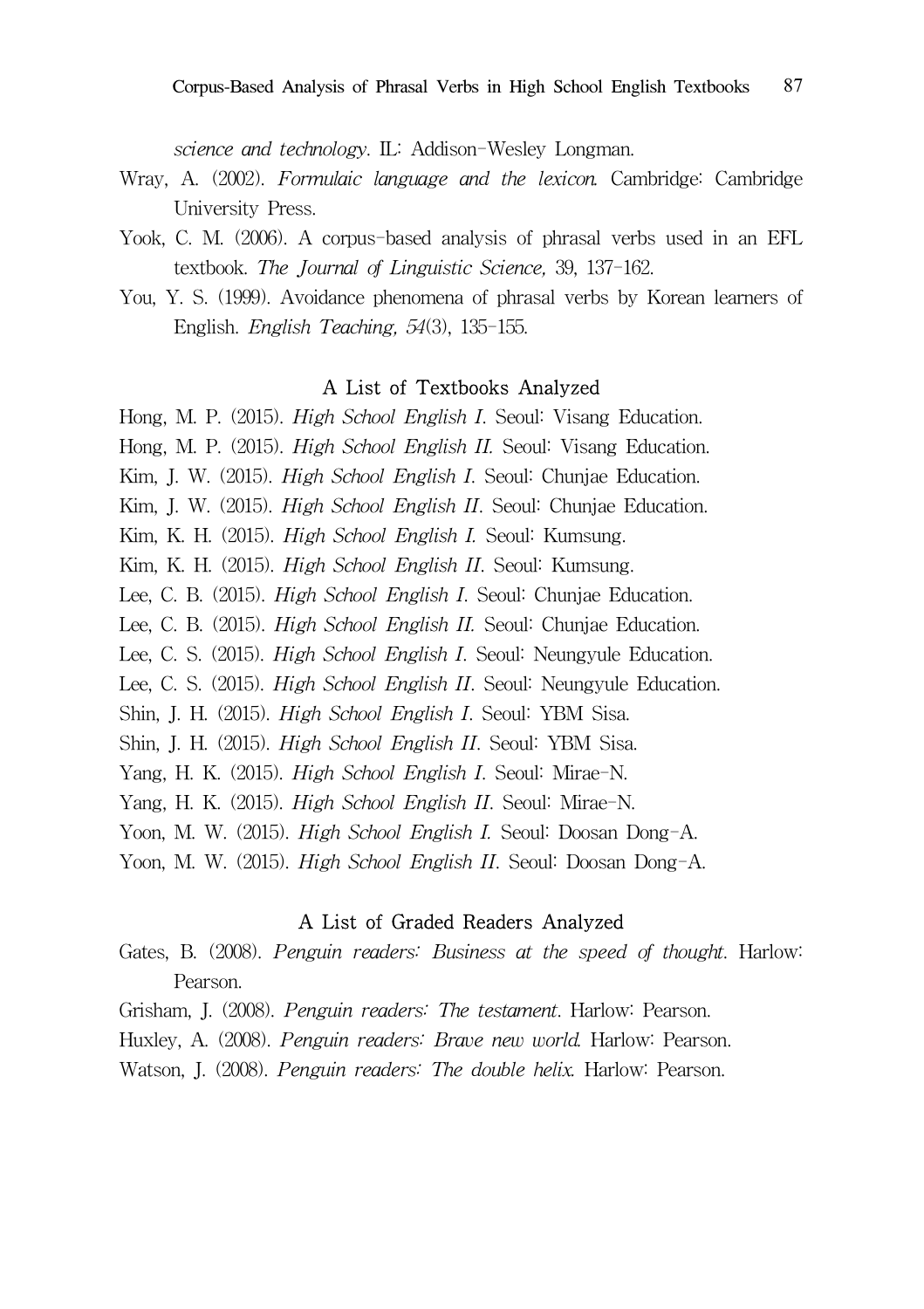# Appendix

# High Frequency PVs List of Liu's (2011)

| Rank           | <b>PVs</b> | Rank | <b>PVs</b><br>Rank |     | <b>PVs</b> |
|----------------|------------|------|--------------------|-----|------------|
| 1              | go on      | 35   | wake up            | 69  | wind up    |
| $\overline{2}$ | pick up    | 36   | carry out          | 70  | turn up    |
| 3              | come back  | 37   | take over          | 71  | line up    |
| $\overline{4}$ | come up    | 38   | hold up            | 72  | take back  |
| $\mathbf 5$    | go back    | 39   | pull out           | 73  | lay out    |
| 6              | find out   | 40   | turn a/round       | 74  | go over    |
| 7              | come out   | 41   | take up            | 75  | hang up    |
| 8              | go out     | 42   | look down          | 76  | go through |
| 9              | point out  | 43   | put up             | 77  | hold on    |
| 10             | grow up    | 44   | bring back         | 78  | pay off    |
| 11             | set up     | 45   | bring up           | 79  | hold out   |
| 12             | turn out   | 46   | look out           | 80  | break up   |
| 13             | get out    | 47   | bring in           | 81  | bring out  |
| 14             | come in    | 48   | open up            | 82  | pull back  |
| 15             | take on    | 49   | check out          | 83  | hang on    |
| 16             | give up    | 50   | move on            | 84  | build up   |
| 17             | make up    | 51   | put out            | 85  | throw out  |
| 18             | end up     | 52   | look a/round       | 86  | hang out   |
| 19             | get back   | 53   | catch up           | 87  | put on     |
| 20             | look up    | 54   | go in              | 88  | get down   |
| 21             | figure out | 55   | break down         | 89  | come over  |
| 22             | sit down   | 56   | get off            | 90  | move in    |
| 23             | get up     | 57   | keep up            | 91  | start out  |
| 24             | take out   | 58   | put down           | 92  | call out   |
| 25             | come on    | 59   | reach out          | 93  | sit up     |
| 26             | go down    | 60   | go off             | 94  | turn down  |
| 27             | show up    | 61   | cut off            | 95  | back up    |
| 28             | take off   | 62   | turn back          | 96  | put back   |
| 29             | work out   | 63   | pull up            | 97  | send out   |
| 30             | stand up   | 64   | set out            | 98  | get in     |
| 31             | come down  | 65   | clean up           | 99  | blow up    |
| 32             | go ahead   | 66   | shut down          | 100 | carry on   |
| 33             | go up      | 67   | turn over          | 101 | set off    |
| 34             | look back  | 68   | slow down          | 102 | keep on    |